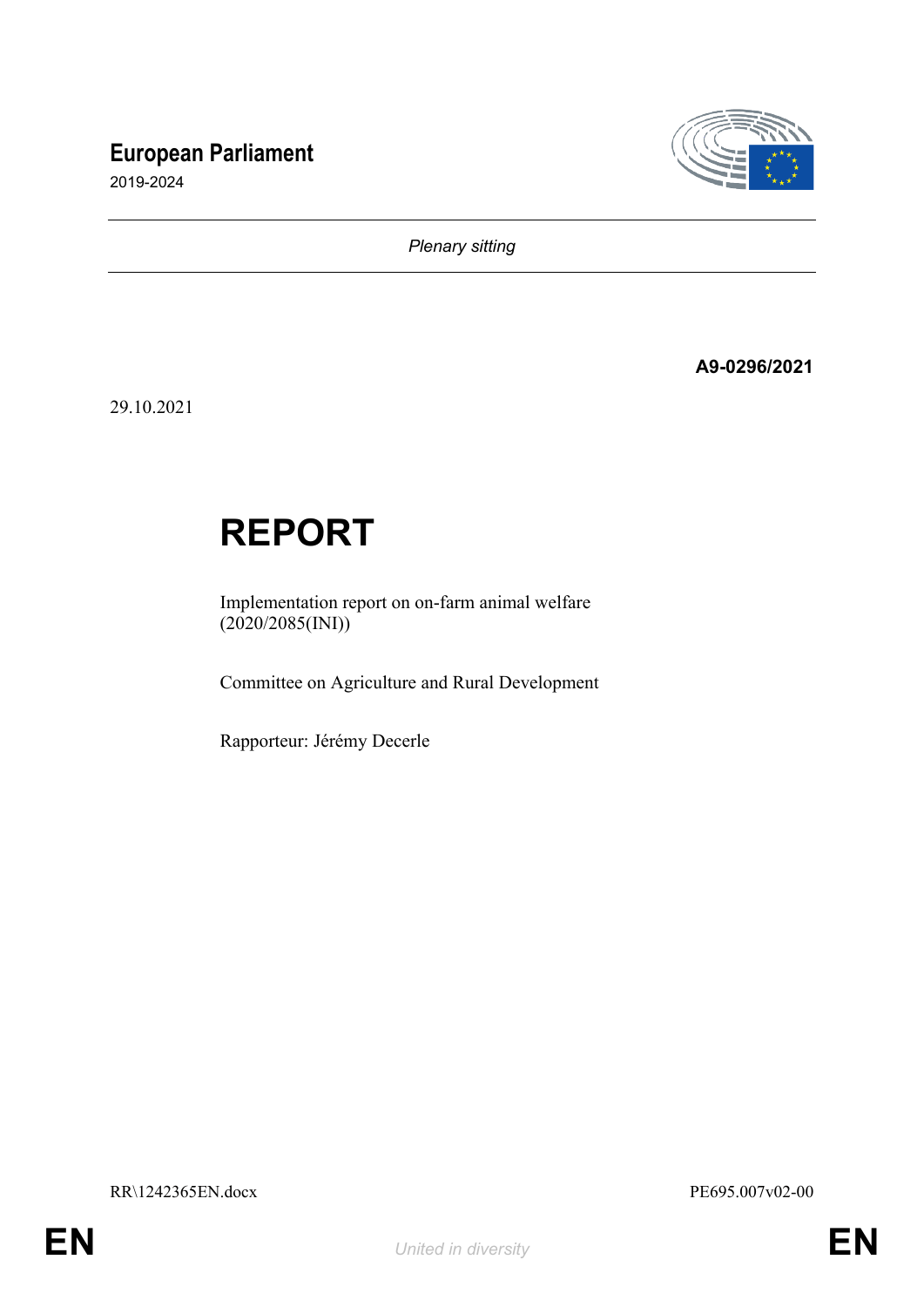# **CONTENTS**

|                                                                | Page |
|----------------------------------------------------------------|------|
| EXPLANATORY STATEMENT - SUMMARY OF FACTS AND FINDINGS3         |      |
|                                                                |      |
| OPINION OF THE COMMITTEE ON THE ENVIRONMENT, PUBLIC HEALTH AND |      |
| INFORMATION ON ADOPTION IN COMMITTEE RESPONSIBLE32             |      |
|                                                                |      |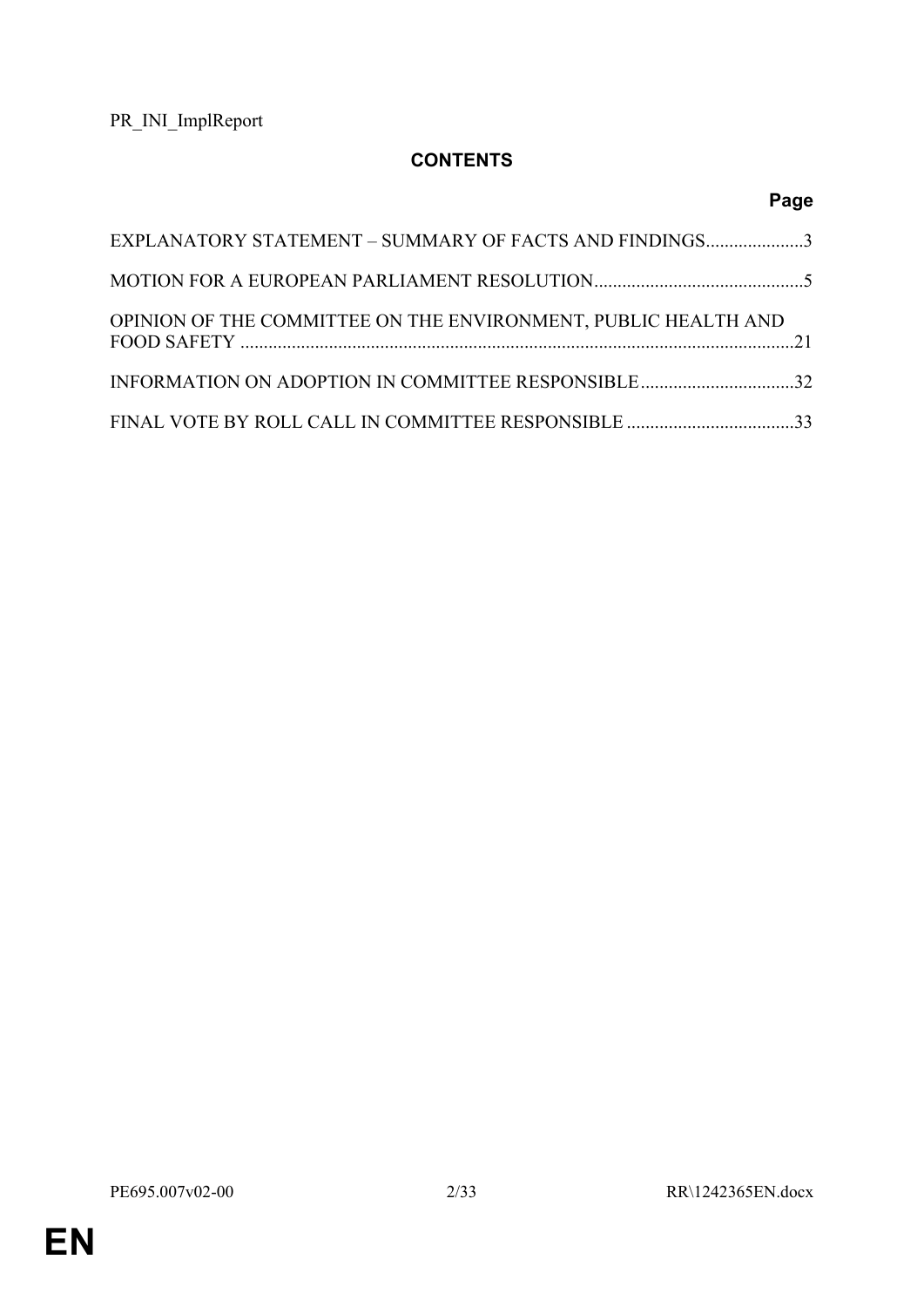# <span id="page-2-0"></span>**EXPLANATORY STATEMENT – SUMMARY OF FACTS AND FINDINGS**

This report addresses the implementation of EU legislation on the welfare of food-producing animals. It focuses on Directive 98/58/EC concerning the protection of animals kept for farming purposes, Directive 1999/74/EC on the protection of laying hens, Directive 2007/43/EC on the protection of chickens kept for meat production, Directive 2008/119/EC on the protection of calves, and Directive 2008/120/EC on the protection of pigs. Welfare issues in animal transport or slaughtering practices are not covered. The report draws on the conclusions of the EPRS study 'Animal welfare on the farm – ex-post evaluation of EU legislation: prospects for animal welfare labelling at EU level'.

#### **Findings**

#### *Implementation of the legislation*

Most stakeholders agreed that the current legislation needs to be updated to incorporate scientific advances in our understanding of animals and technical progress in farming practices.

On-farm animal welfare legislation has not proved an unalloyed success: some directives have led to positive structural changes to the way in which animals are reared (the pigs, calves and laying hens directives), but the general directive and broiler directive have had little effect. Assessment of the legislation was limited by the quality and consistency of the information available in the assessment of the legislation: it was not possible to get a clear picture of what is happening on the ground.

The reasons for this include the failure to lay down specific requirements in the legislation regarding compliance and monitoring methods. The fact that the Member States have been left so much discretion has led to inconsistency in the implementation of the legislation.

The legislation was found to be broadly consistent with legislation on animal health, although it could be better integrated with other EU policies.

#### *Labelling*

EU animal welfare labelling systems, most of which are private, are all voluntary and incorporate other aspects such as traceability, sustainability and health. The way they work and were designed varies considerably. There is no consensus among stakeholders on the prospect of mandatory labelling at EU level.

#### **Conclusions**

The way the current legislation is worded makes it impossible to properly analyse its implementation. The Commission should update these directives to make them more effective with a view not to tightening the rules up but to providing greater clarity and going into greater detail, and thus ensuring that the Member States read and interpret them in a more uniform manner.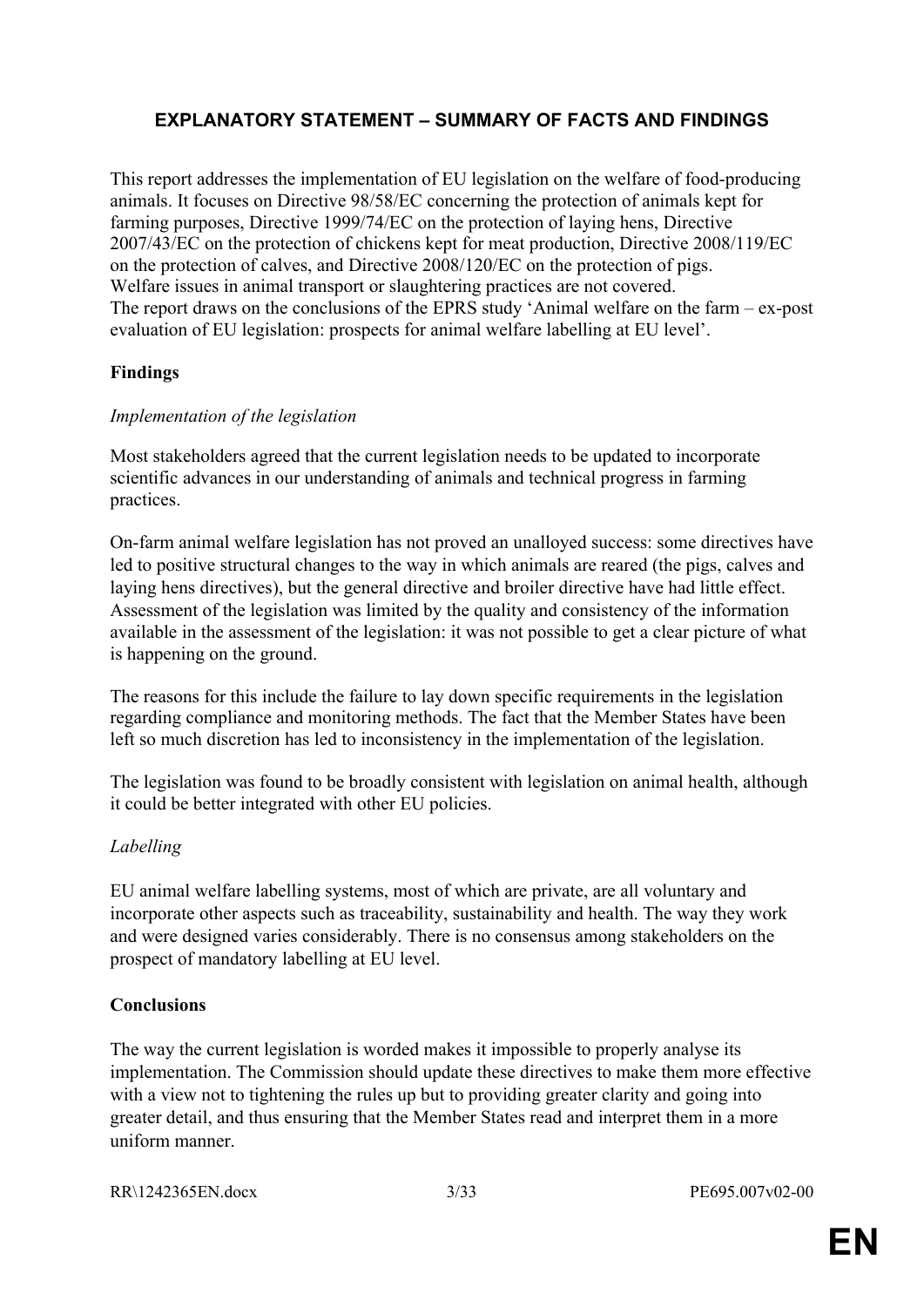For that to happen, the European Parliament, the relevant national authorities and farmers will have to be involved.

Labelling rules could be devised, providing a practical framework but leaving operators room for manoeuvre to ensure a balance is maintained on the market.

What is more, a clear distinction should be made between the objectives of the legislation and practical measures. Most of the practical measures provided for in animal welfare legislation have been taken, and where there are objectives that have yet to be fully achieved, it is because they are very general and very ambitious. Regardless of any developments, discussions will have to be held in conjunction with farmers, applying a pragmatic and realistic approach to both farming and commercial practices.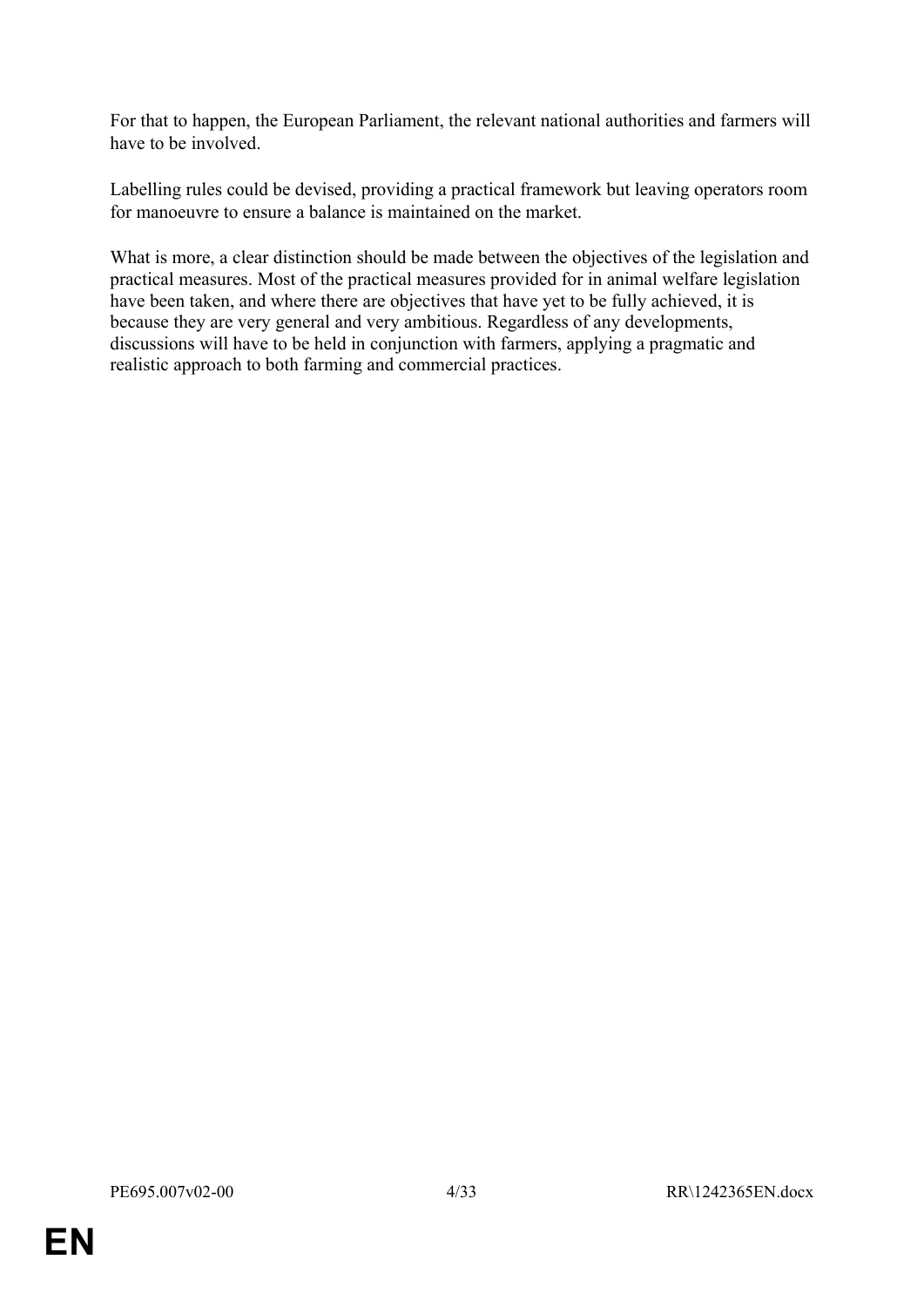## <span id="page-4-0"></span>**MOTION FOR A EUROPEAN PARLIAMENT RESOLUTION**

#### **Implementation report on on-farm animal welfare (2020/2085(INI))**

#### *The European Parliament*,

- having regard to Article 13 of the Treaty on the Functioning of the European (TFEU), which affirms that 'the Union and the Member States shall, since animals are sentient beings, pay full regard to the welfare requirements of animals, while respecting the legislative or administrative provisions and customs of the Member States relating in particular to religious rites, cultural traditions and regional heritage',
- having regard to the study by the Policy Department for Citizens' Rights and Constitutional Affairs of its Directorate-General for Internal Policies of November 2020 entitled 'End the cage age: Looking for alternatives', to its resolution of 10 June 2021 on the European Citizens' Initiative 'End the Cage Age'<sup>1</sup> , and to the Commission communication of 30 June 2021 on the European Citizens' Initiative 'End the Cage Age' (C(2021)04747),
- having regard to Council Directive 98/58/EC of 20 July 1998 concerning the protection of animals kept for farming purposes<sup>2</sup> (the General Directive),
- having regard to Council Directive 1999/74/EC of 19 July 1999 laying down minimum standards for the protection of laying hens<sup>3</sup>,
- having regard to Council Directive 2007/43/EC of 28 June 2007 laving down minimum rules for the protection of chickens kept for meat production<sup>4</sup>,
- having regard to Council Directive 2008/119/EC of 18 December 2008 laying down minimum standards for the protection of calves<sup>5</sup>,
- having regard to Council Directive 2008/120/EC of 18 December 2008 laying down minimum standards for the protection of  $pigs<sup>6</sup>$ ,
- having regard to the research paper by the European Parliamentary Research Service of June 2021 entitled 'Implementation of EU legislation on "on-farm" animal welfare: potential EU added value from the introduction of animal welfare labelling requirements at EU level',
- having regard to the study drawn up for the Commission in October 2020 to support the evaluation of the EU Strategy for the Protection and Welfare of Animals 2012-2015,
- having regard to its resolution of 14 March 2017 on minimum standards for the

<sup>1</sup> Texts adopted, P9\_TA(2021)0295.

<sup>2</sup> OJ L 221, 8.8.1998, p. 23.

<sup>3</sup> OJ L 203, 3.8.1999, p. 53.

<sup>4</sup> OJ L 182, 12.7.2007, p. 19.

<sup>5</sup> OJ L 10, 15.1.2009, p. 7.

<sup>6</sup> OJ L 47, 18.2.2009, p. 5.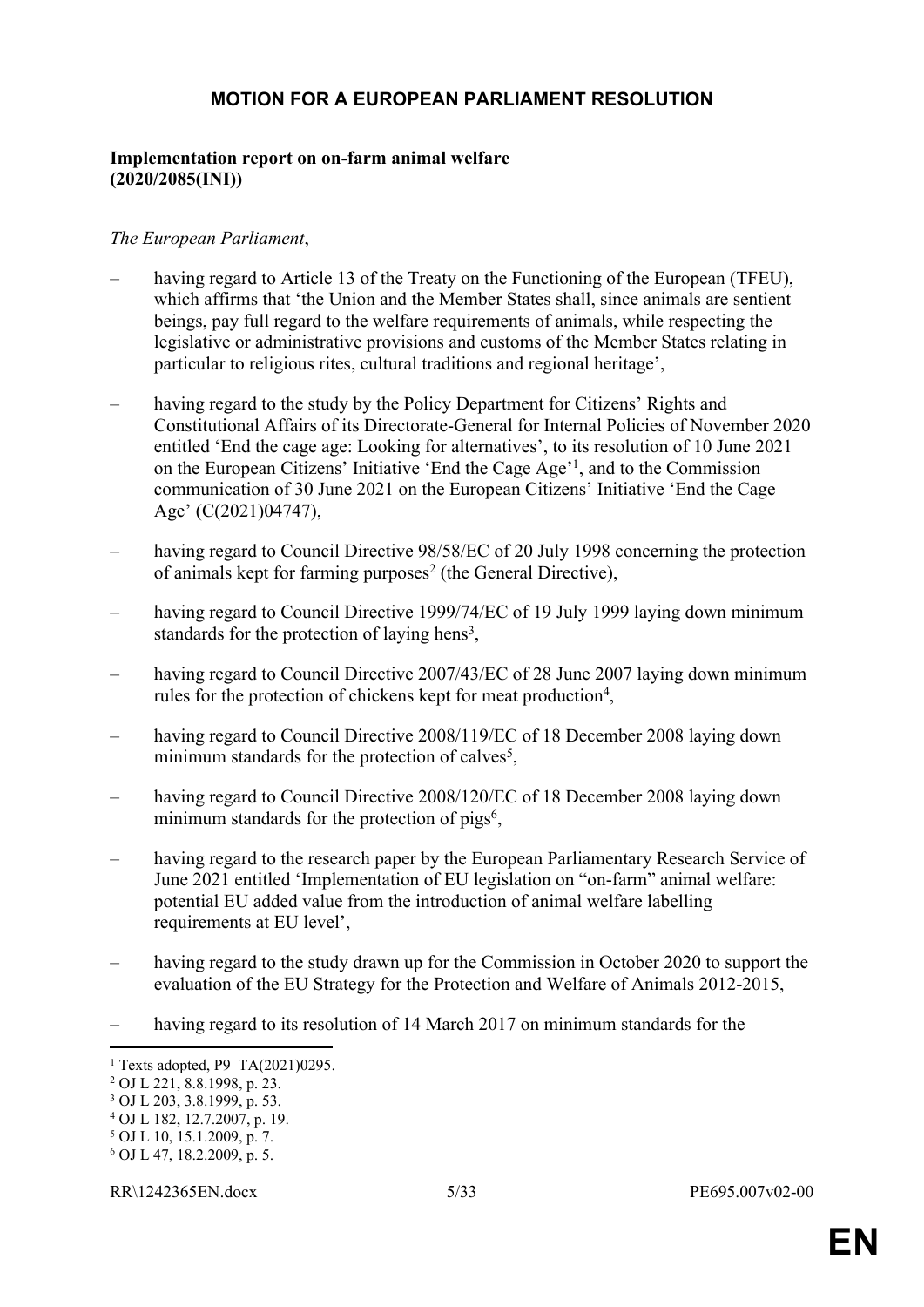protection of farm rabbits<sup>7</sup>,

- having regard to its resolution of 25 October 2018 on animal welfare, antimicrobial use and the environmental impact of industrial broiler farming<sup>8</sup>,
- having regard to its resolution of 9 June 2021 on the EU Biodiversity Strategy for 2030: Bringing nature back into our lives<sup>9</sup>,
- having regard to the Council conclusions of 16 December 2019 on animal welfare an integral part of sustainable animal production,
- having regard to the Council conclusions of 7 December 2020 on an EU-wide animal welfare label,
- having regard to the European Court of Auditors Special Report No 31 of 14 November 2018 on animal welfare in the EU: closing the gap between ambitious goals and practical implementation,
- having regard to the fitness check currently being carried out by the Commission on EU animal welfare legislation,
- having regard to the opinion of the European Committee of the Regions of 5 December  $2018$  on reform of the common agricultural policy<sup>10</sup>,
- having regard to the Special Eurobarometer 505 entitled 'Making our food fit for the future – Citizens' expectations',
- having regard to the five freedoms described by the World Organisation for Animal Health, namely freedom from hunger, malnutrition and thirst, freedom from fear and distress, freedom from heat stress or physical discomfort, freedom from pain, injury and disease, and freedom to express normal patterns of behaviour,
- having regard to the Commission communication of 12 May 2021 entitled 'Strategic guidelines for a more sustainable and competitive EU aquaculture for the period 2021 to 2030' (COM(2021)0236),
- having regard to Rule 54 of its Rules of Procedure, as well as Article 1(1)(e) of, and Annex 3 to, the decision of the Conference of Presidents of 12 December 2002 on the procedure for granting authorisation to draw up own-initiative reports,
- having regard to the opinion of the Committee on the Environment, Public Health and Food Safety,
- having regard to the report of the Committee on Agriculture and Rural Development (A9-0296/2021),
- A. whereas animal welfare, an important consideration for our farmers, is an ethical and

<sup>7</sup> OJ C 263, 25.7.2018, p. 90.

<sup>8</sup> OJ C 345, 16.10.2020, p. 28.

<sup>&</sup>lt;sup>9</sup> Texts adopted, P9 TA(2021)0277. 10 OJ C 86, 7.3.2019, p. 173.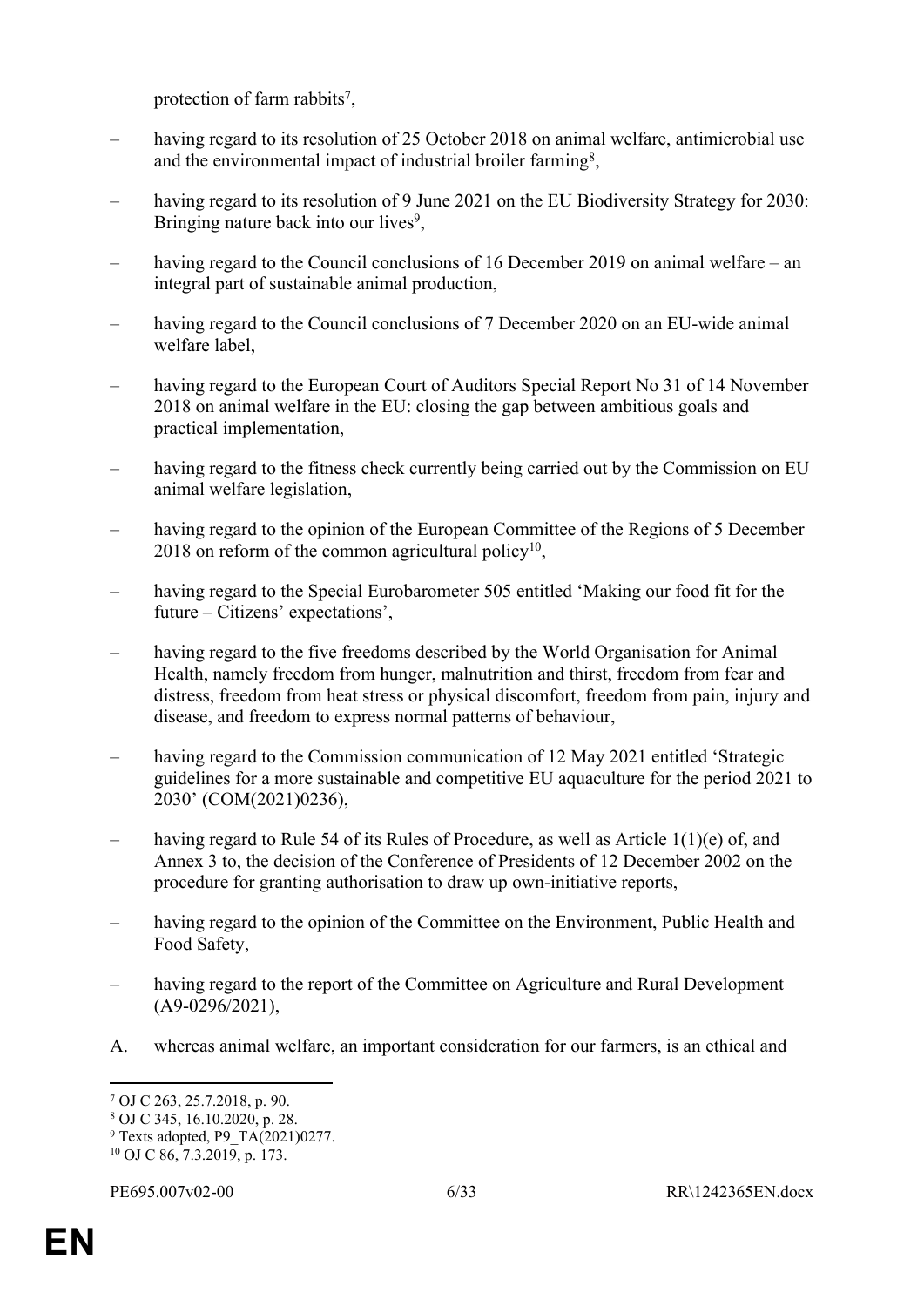increasingly important issue for consumers and our society in general; whereas consumer interest in the quality of food purchased and animal welfare is higher than ever and EU citizens want to be able to make more informed choices as consumers; whereas food quality in relation to animal welfare and animal health has an important part to play in achieving the goals of the Farm to Fork strategy;

- B. whereas Article 13 TFEU recognises that animals are sentient beings and stipulates that the Union and its Member States shall pay full regard to their welfare requirements in formulating and implementing the Union's agriculture and fisheries policies, while respecting customs relating to religious rituals, cultural traditions and regional heritage in the Member States;
- C. whereas although European food production standards, including animal welfare criteria, are among the highest in the world, they still require improvement; whereas several countries and regions have taken further steps in this direction, such as banning certain forms of caged farming;
- D. whereas ensuring the uniform wording and application of animal welfare legislation and updating it in line with the latest scientific knowledge is a prerequisite for raising animal welfare standards and enforcing full compliance therewith;
- E. whereas some European farmers have made some progress in recent decades by looking critically at their practices and making improvements and adjustments in their work; whereas they rely on the support of advisory and research bodies and a number of nongovernmental organisations (NGOs) to improve their practices; whereas the uptake of smart farming technologies to monitor animal health and welfare has the potential to further improve disease prevention and the implementation of animal welfare standards; whereas European farmers want to continue to move forward in this area, but face technical, legislative and economic obstacles; whereas the improvement of animal welfare must take into account the health-related aspects particular to each species, and whereas the cost should not be borne by producers alone;
- F. whereas industrial livestock farming plays a prominent role in EU agriculture; whereas in just over a decade, several million farms – more than a third of all farms in Europe – have ceased to exist, the vast majority of which were small family businesses, as a result of the upscaling and intensification of the agricultural system;
- G. whereas economic volatility is forcing stockbreeders to factor in lengthy periods of amortisation and investment, for example in livestock accommodation designed to enhance animal welfare;
- H. whereas European farmers are currently taking further action regarding the evolution of breeding and animal housing with a view to strengthening convergence with the five freedoms of the World Organisation for Animal Health;
- I. whereas animal welfare goes hand in hand with the well-being of farmers and farm operators, all of which should be given appropriate resources and greater practical support at EU level;
- J. whereas the COVID-19 pandemic has highlighted the direct link between animal and human health and well-being; whereas animal welfare is also linked to the environment,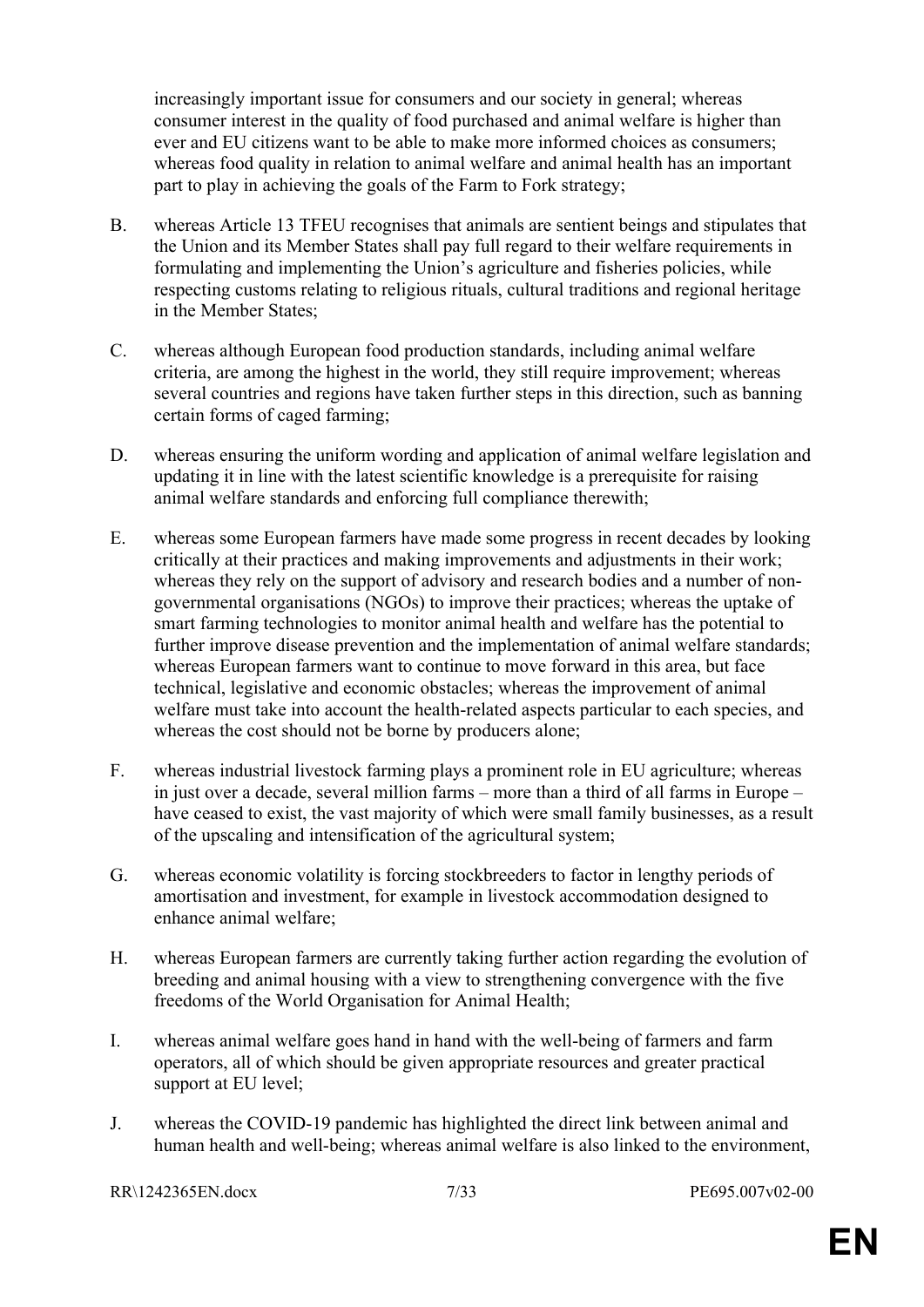as best explored through the One Welfare framework;

- K. whereas European livestock farms employ around 4 million people (salaried and nonsalaried), 80 % of whom reside in the newer Member States<sup>11</sup>;
- L. whereas intra-EU fish trade plays an essential role in the EU's fishery trade as a whole, having accounted for 86 % of total trade within and outside the EU in 2014, with a total volume of sale of 5.74 million tonnes for a value of EUR 20.6 billion – the highest registered since 2006<sup>12</sup>;
- M. whereas animal health and welfare are key to ensuring food safety, food security and public health and contributing to high-quality standards in the EU;
- N. whereas healthy livestock is a key component of achieving sustainable, lower-carbon farming;
- O. whereas scientific and technical developments have improved our understanding of animal sentience, behaviour and welfare;
- P. whereas significant difficulties were encountered in the collection of data on the implementation of on-farm animal welfare legislation as regards both the quality and the availability of data, due to the lack of requirements for monitoring and data collection on Member States;
- Q. whereas the current legislation is partly obsolete and lags behind the knowledge on the specific needs of animals according to their species, age, size and physical condition, as well as the scientific advances and technical progress made in farming practices;
- R. whereas co-existing with national laws is the current body of EU legislation, which provides a combination of opt-outs, exceptions and unclear requirements and fails to provide specific safeguards or to guarantee levels of protection, thereby giving rise to a number of undesirable practices, resulting in legislative fragmentation and legal uncertainty on the domestic market, all of which are considered to have distorted competition;
- S. whereas EU animal welfare legislation only establishes species-specific minimum welfare standards for pigs, laying hens, broilers and calves, while there is no speciesspecific legislation for any other species farmed for the production of food, namely for dairy and beef cattle beyond six months old, sheep and goats, the parent birds of broiler chickens and laying hens, pullets, turkeys, ducks and geese, quail, fish and rabbits; whereas EU animal welfare legislation currently lacks species- and age-specific provisions that cover all production cycle stages; whereas numerous terrestrial farmed animals and farmed fish belonging to different species are currently only protected by the general provisions of the General Directive;
- T. whereas initiatives other than EU legislation and official checks have played a part in the improvement of farming practices; whereas many Member States have implemented

<sup>11</sup> Study undertaken for the Commission entitled 'Future of EU livestock: How to contribute to a sustainable agricultural sector?', June 2020.

<sup>12</sup> European Market Observatory for Fisheries and Aquaculture Products, *The EU fish market: 2015 edition*.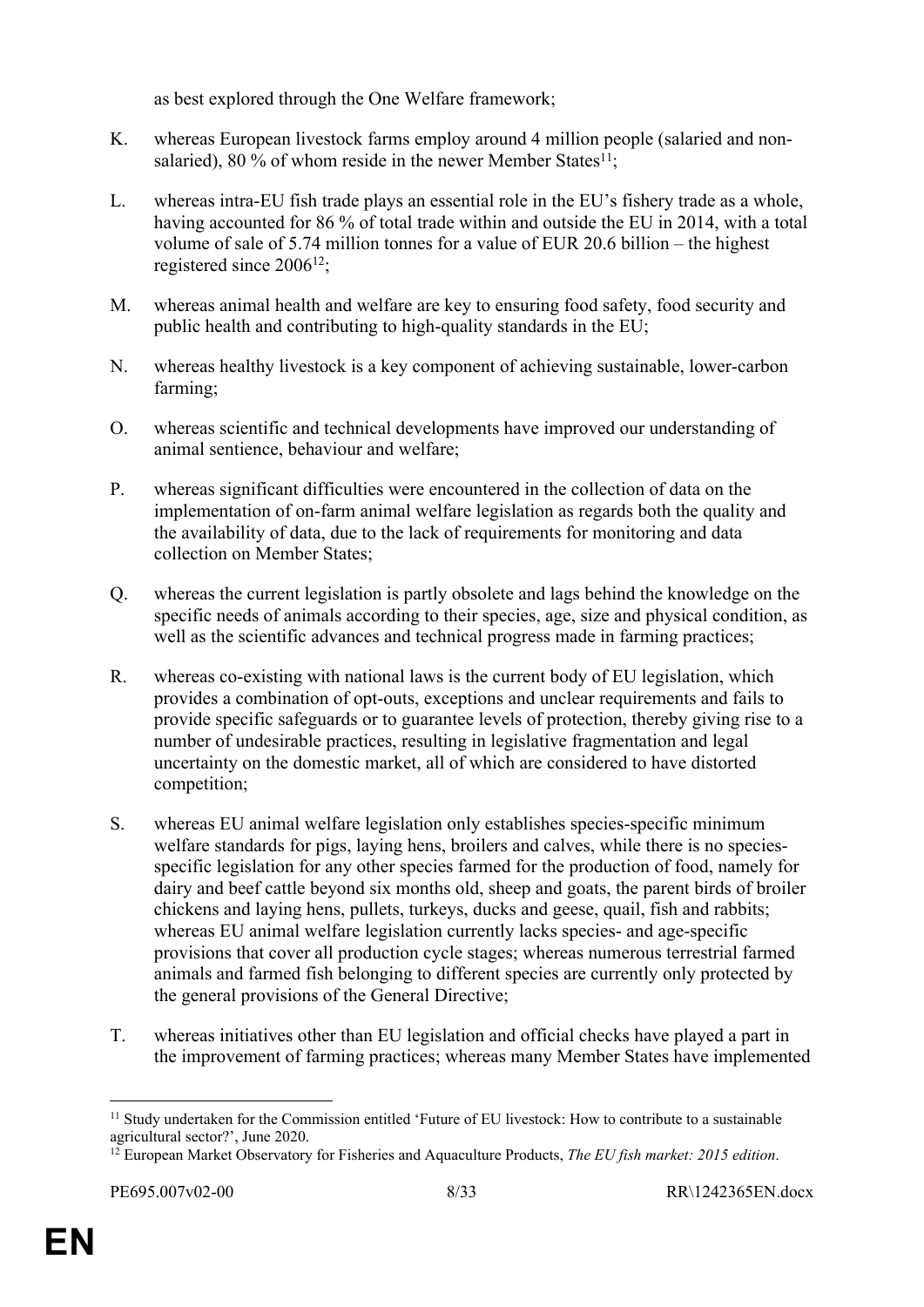their own animal welfare standards that are more stringent than the EU's;

- U. whereas the Member States have been given considerable discretion over how to set requirements and assess compliance therewith; whereas the Member States have taken different approaches to the allocation of resources and prioritisation of official checks;
- V. whereas the implementation of the legislation is highly inconsistent across the Member States; whereas this has led to different levels of compliance and risks disadvantaging compliant farmers;
- W. whereas the directives on pigs (for pregnant sows), calves and laying hens have led to positive structural changes to the way in which animals are reared; whereas in the egg, veal and pigmeat sectors, the directives have led to significant changes to buildings and equipment and played a part in some advances in the number and size of holdings;
- X. whereas the General Directive has generally been found to have had less of an impact than the species-specific directives and a modest effect in terms of improving animal welfare owing to the vague nature of its requirements, its broad margins for interpretation, and the absence of species-specific protections for dairy cows, broiler and hen breeders, rabbits, sheep and turkeys;
- Y. whereas due to production pressure, the main issues that the legislation was designed to address remain widespread, including mutilations and cramped and stressful conditions; whereas the sow housing targets were not attained and implementation of the legislation has been inconsistent overall, with sow housing still too cramped and stressful and lacking sufficient enrichment material;
- Z. whereas Directive 1999/74/EC on laying hens has been a success in providing good definitions for the different production systems; whereas this success is limited, however, given the broad range of approaches applied by the Member States to its implementation and the directive's lack of clear, mandatory and comprehensive provisions, which have enabled distorted competition to persist in the single market, and given that this directive has shown insufficient progress, did not meet the real needs of laying hens and gradually brought pressure for change, which is why alternatives to a cage housing system<sup>13</sup> began to be used more in individual Member States;
- AA. whereas it is in the interests of both farmers and consumers to ensure equal conditions in the internal market and equal conditions for imports of products from third countries;
- AB. whereas working conditions have improved for laying-hen and veal farmers, but not necessarily for pig farmers;
- AC. whereas the Commission has decided that it will complete the impact assessment of the ban on cage farming prepared by the European Food Safety Authority (EFSA) in 2022 and the revision of animal welfare legislation, including the General Directive, by 2023;
- AD. whereas a distinction should be drawn between anecdotal cases of non-compliance, which are the focus of too much attention, and the vast majority of farmers who follow

<sup>&</sup>lt;sup>13</sup> European Parliament study entitled 'End the cage age: Looking for alternatives', November 2020.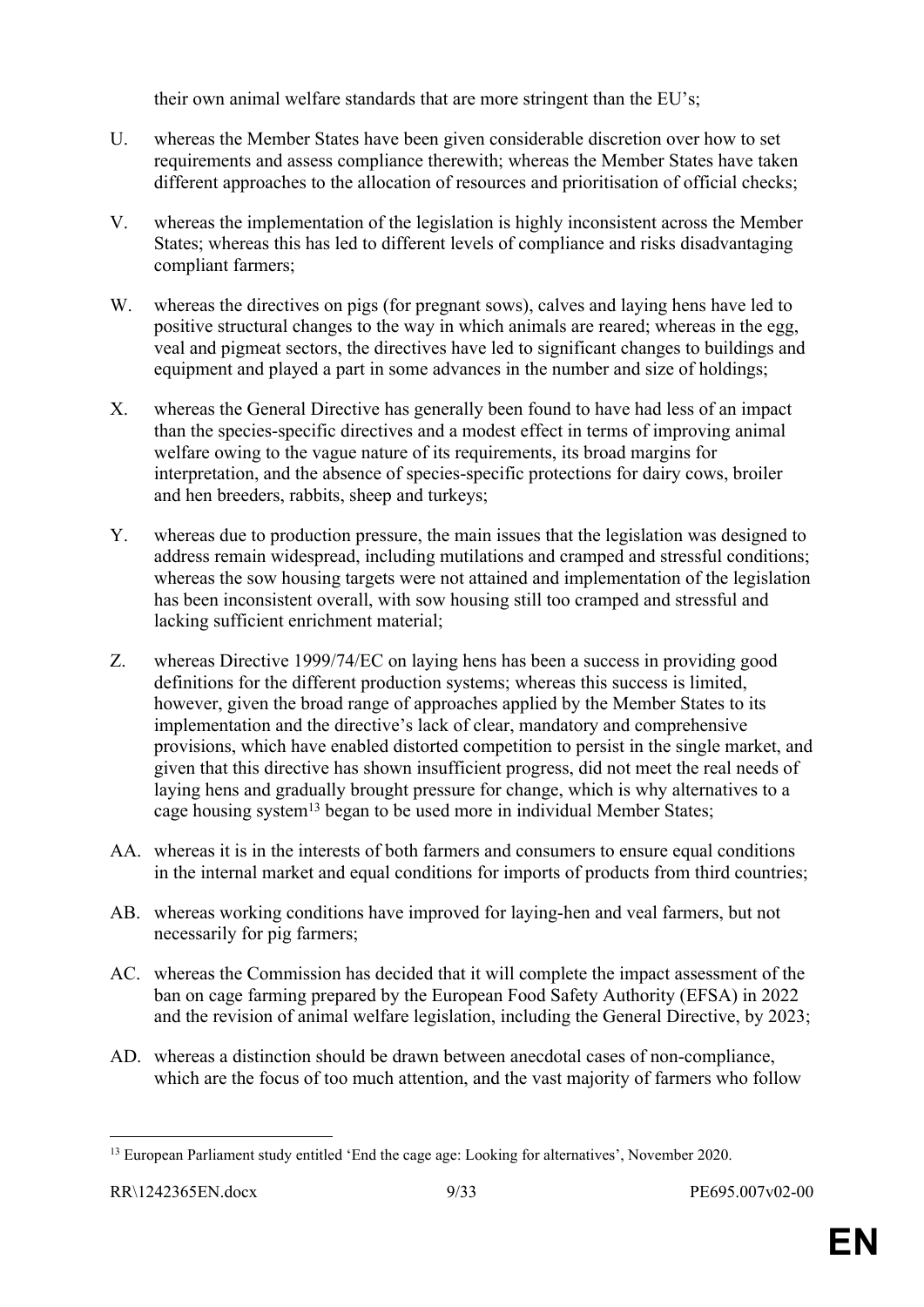the rules;

- AE. whereas livestock farming methods and production systems vary between the Member States:
- AF. whereas Europe's agricultural demography is experiencing an alarming decline; whereas insufficient generational renewal would have an undesirable effect on the implementation of animal welfare norms;
- AG. whereas the EU's agricultural, environmental and international trade strategies and measures to ensure a level playing field within the single market should be coherent, complementary and appropriate;
- AH. whereas the common agricultural policy (CAP) is one of the regulatory and financial tools that can be used as a stimulus to improve the health and welfare of farm animals, notably through eco-schemes but also through supporting investments, although other financing in addition to the CAP is also required to make progress in this direction; whereas according to the Commission's evaluation of the latest EU Animal Welfare Strategy, however, Member States have neglected to take full advantage of the funds for animal welfare purposes and millions of euros in EU rural development funding for improving animal welfare are currently unused or poorly used; whereas livestock farming is the main beneficiary of second pillar aid to farms in areas with natural constraints, which make up 50 % of Europe's utilised agricultural area, as well as of agro-environmental measures, which compensate for the additional costs linked to unfavourable location or the obligation to respect specific legislation<sup>14</sup>;
- AI. whereas particular attention should be paid to ensuring better animal welfare through the entire production cycle and to the promotion of higher animal welfare standards on both the domestic and international markets, and ensuring that our political decisions do not weaken the European livestock production sector or serve to reduce production, which would lead to the relocation of production to other parts of the world where livestock conditions and standards are lower than in Europe, as well as other related problems that are detrimental not only to animal welfare standards but also European environmental objectives;
- AJ. whereas labelling can only be effective if it is science based, easy for consumers to understand and to make an informed choice, designed for an integrated single market applied to all animal products, and underpinned by a coherent EU trade policy to prevent products made to lower standards from entering the market, and only if it does not have additional economic implications for food sector operators, especially farmers, and is truly feasible for our producers without overly onerous implementation costs or constraints; whereas such labelling must also help to create market openings for producers; whereas research and public consultation findings show that certain stakeholders, especially business, are not fully behind the proposal for mandatory labelling; whereas voluntary labelling will earn rewards on the market in the absence of differentiation by the latter based on production characteristics; whereas there is little understanding of the impact of the labelling systems studied on food businesses as well

<sup>14</sup> Study undertaken for the Commission entitled 'Future of EU livestock: How to contribute to a sustainable agricultural sector?', June 2020.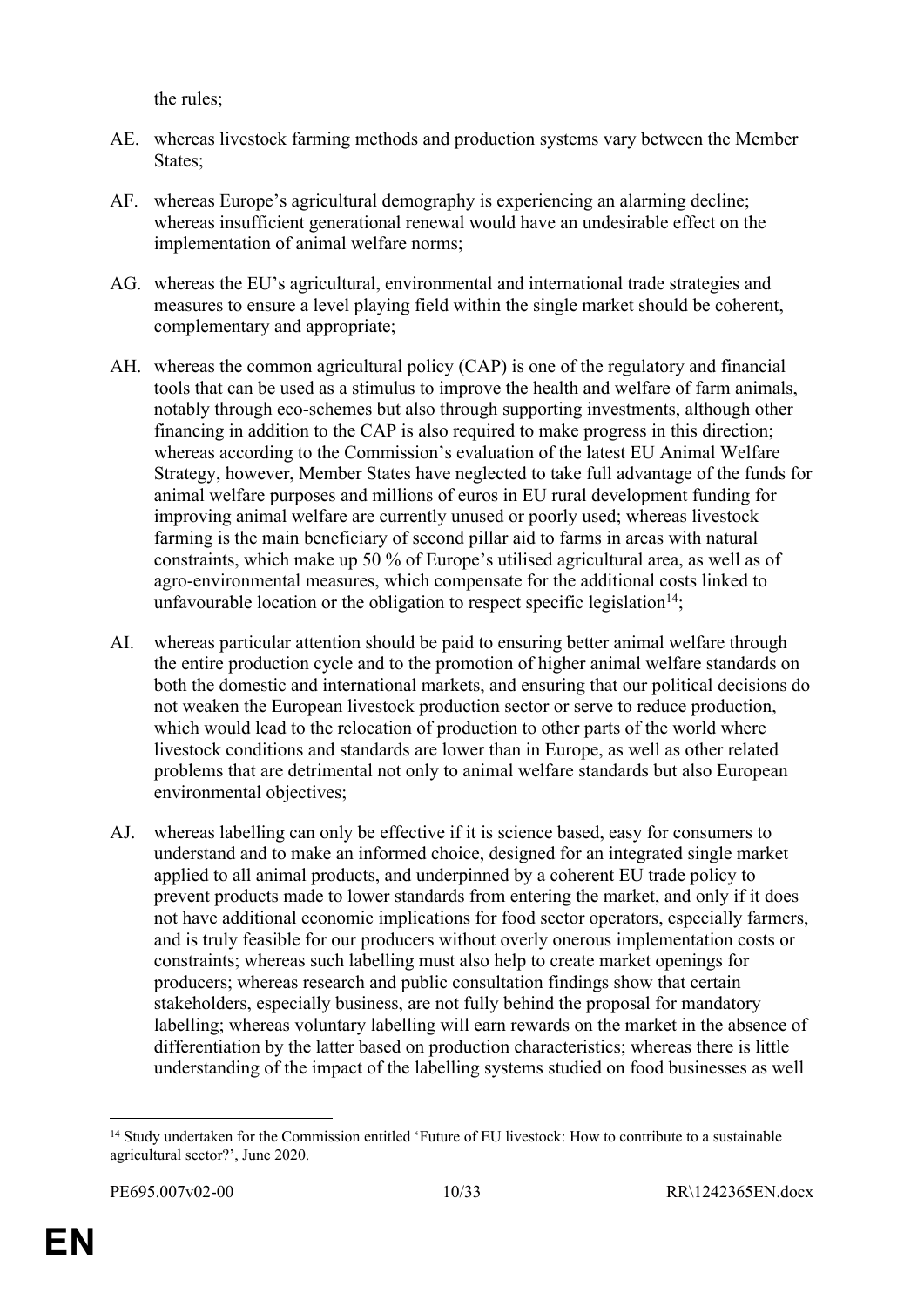as on consumers' confidence and understanding of animal welfare practices;

- AK. whereas the use of DNA traceability technologies to track and trace every sick animal or infected food has the potential to reassure consumers by ensuring food safety and prevent food fraud;
- AL. whereas information tools for consumers should be designed in such a way as to maintain a level playing field and a harmonised approach, which is currently made impossible by the welter of private initiatives using unprotected animal welfare terms and claims for varying standards; whereas there is a growing market in the EU for animal products from cage-free, free range and organic systems, and for plant-based alternatives;
- AM. whereas the aim in legislative action should be to harmonise and improve the implementation of regulations and standards;
- AN. whereas the majority of animal welfare labelling schemes are initiated by the private sector, while the rest are the result of public-private partnerships or  $-$  to a lesser extent  $$ initiatives by national competent actors in some Member States;
- AO. whereas animal welfare systems in the EU are voluntary; whereas most of them include aspects other than animal welfare, such as traceability, sustainability and health; whereas they vary greatly in terms of operation and design;
- AP. whereas there is no consensus on the prospect of mandatory animal welfare labelling rules, mainly due to the economic implications arising from their implementation, in particular for livestock farmers; whereas even if mandatory rules were to even out certain irregularities on the European market, they would have a dampening effect on private initiatives aimed at creating product differentiation and the use of animal welfare as a commercial lever;

# *Conclusions and recommendations*

# *Implementing the rules*

- 1. Welcomes the Commission's evaluation and revision of the animal welfare legislation by 2023, including on animal transport and the slaughter of animals, which aims to align it with the latest scientific evidence, broaden its scope, make it easier to enforce and ensure a higher level of animal welfare, as stated in the Farm to Fork strategy;
- 2. Acknowledges the strides made by many livestock farmers on their farms, particularly in improving animal welfare, and the drive and commitment of some of them to forward thinking and progress;
- 3. Recommends giving all livestock farmers the means, via an EU-level framework, to take part in a process of progress, based on objective indicators referring to the five fundamental freedoms defined by the World Organisation for Animal Health;
- 4. Calls for any future legislative initiative (whether the establishment of new legislation or a review of existing texts) entailing an amendment or change to the livestock-raising system (including accommodation) and livestock welfare criteria to be based on sound,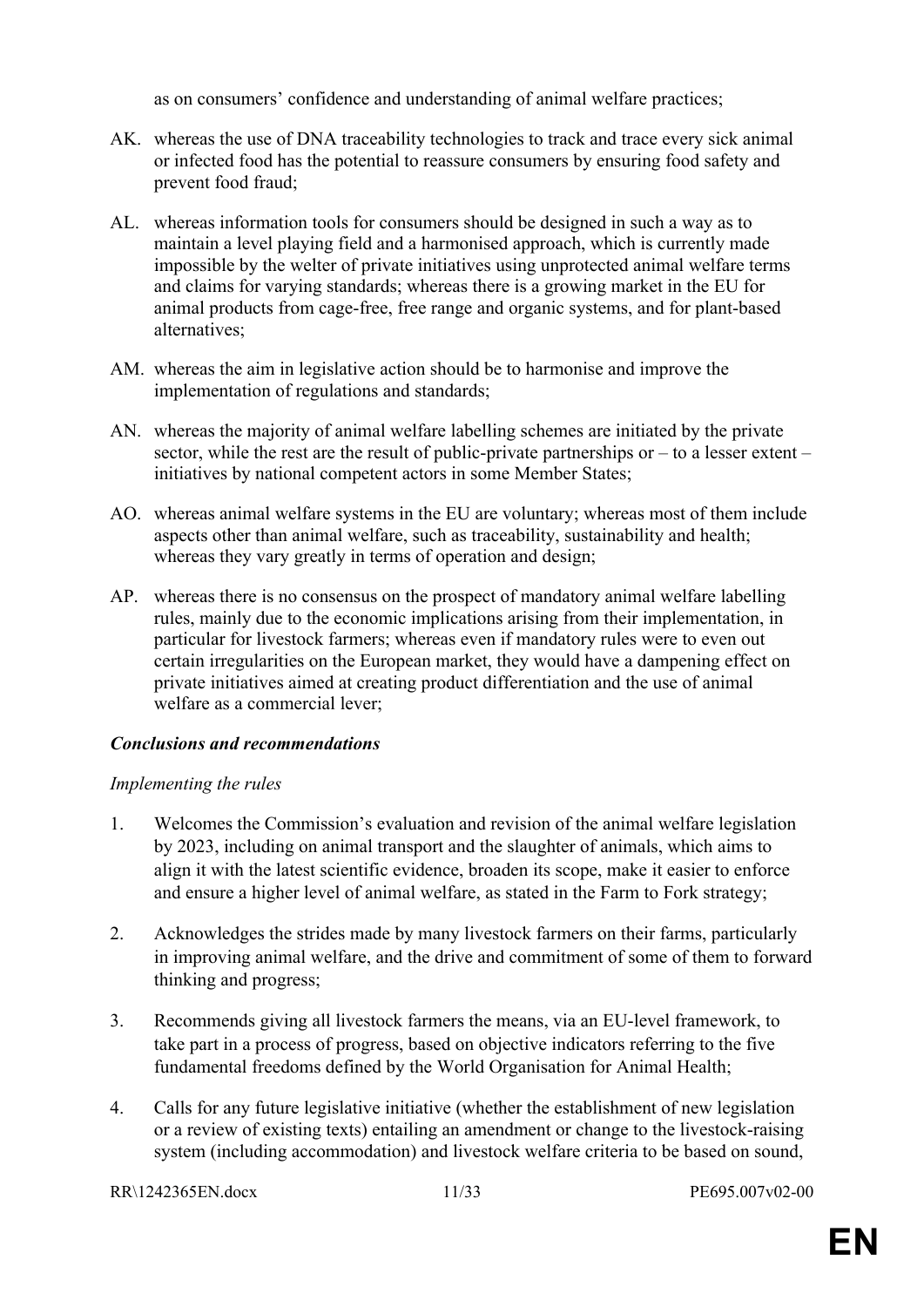recent scientific data or studies derived from research grounded in a systemic approach, taking all aspects into account in order to achieve sustainability and animal welfare; advocates for balance to be maintained, for scientific advice on how the changes to be introduced will affect the animals, the environment and farmers, especially small farmers, and for the competent bodies of the Member States to be consulted as early as possible in the legislative process;

- 5. Emphasises the need to carry out impact assessments before any decisions are taken and the need to develop a species-by-species approach in order to lay down specific requirements for each type of livestock farm;
- 6. Calls for the better management of veterinary prevention and promotion of high animal health and welfare standards, notably on vaccination and preventing the unnecessary use of antimicrobials, in order to prevent the spread of zoonotic diseases;
- 7. Is aware of the fact that EFSA has produced several opinions on the use of animal-based measures for species not covered by specific legislation (dairy cows and beef cattle) in response to requests from the Commission; regrets the fact that these animal-based measures proposed by EFSA have not been implemented so far; calls on the Commission, therefore, to ensure that these animal-based measures are updated with the latest scientific knowledge and integrated into the existing specific legislation;
- 8. Acknowledges that according to scientific bodies, animal-based measures although desirable – are not always enforceable and objectively verifiable; calls on the Commission, therefore, in the context of its revision of the EU animal welfare legislation, to formulate highly specific and verifiable requirements in the light of the latest scientific opinions and the various production systems across the Member States;
- 9. Calls on the Commission to ensure that the existing animal welfare legislation is complied with and to update the rules, where necessary, to better match them with society's demands, in the light of scientific progress and research findings in this field, while broadening the scope and flexibility of those rules to adapt to the latest scientific and technological developments and the objectives of the Green Deal;
- 10. Recalls that output-oriented quantifiable changes must be made after appropriate scientific evaluation and in consultation with the competent bodies and stakeholders in the Member States, with a view to meeting the challenges facing stock breeders, on the one hand, and the needs and expectations of citizens and the health and welfare of animals, on the other, taking due account of the best choices for consumers and their purchasing power; recalls that our European food system should provide access to affordable, high-quality food; considers that producers should be guaranteed a fair share of the price of food products complying with EU animal welfare legislation;
- 11. Calls for shorter supply chains in nutrition, relying on locally or regionally produced food to provide consumers with better direct access to local food and support small farmers;
- 12. Urges lawmakers to familiarise themselves with and be fully aware of the consequences of these developments; calls for changes to be assessed using a holistic approach taking in the social, environmental, animal welfare and economic components of sustainability, as well as ergonomics for farmers and health-related aspects, and taking particular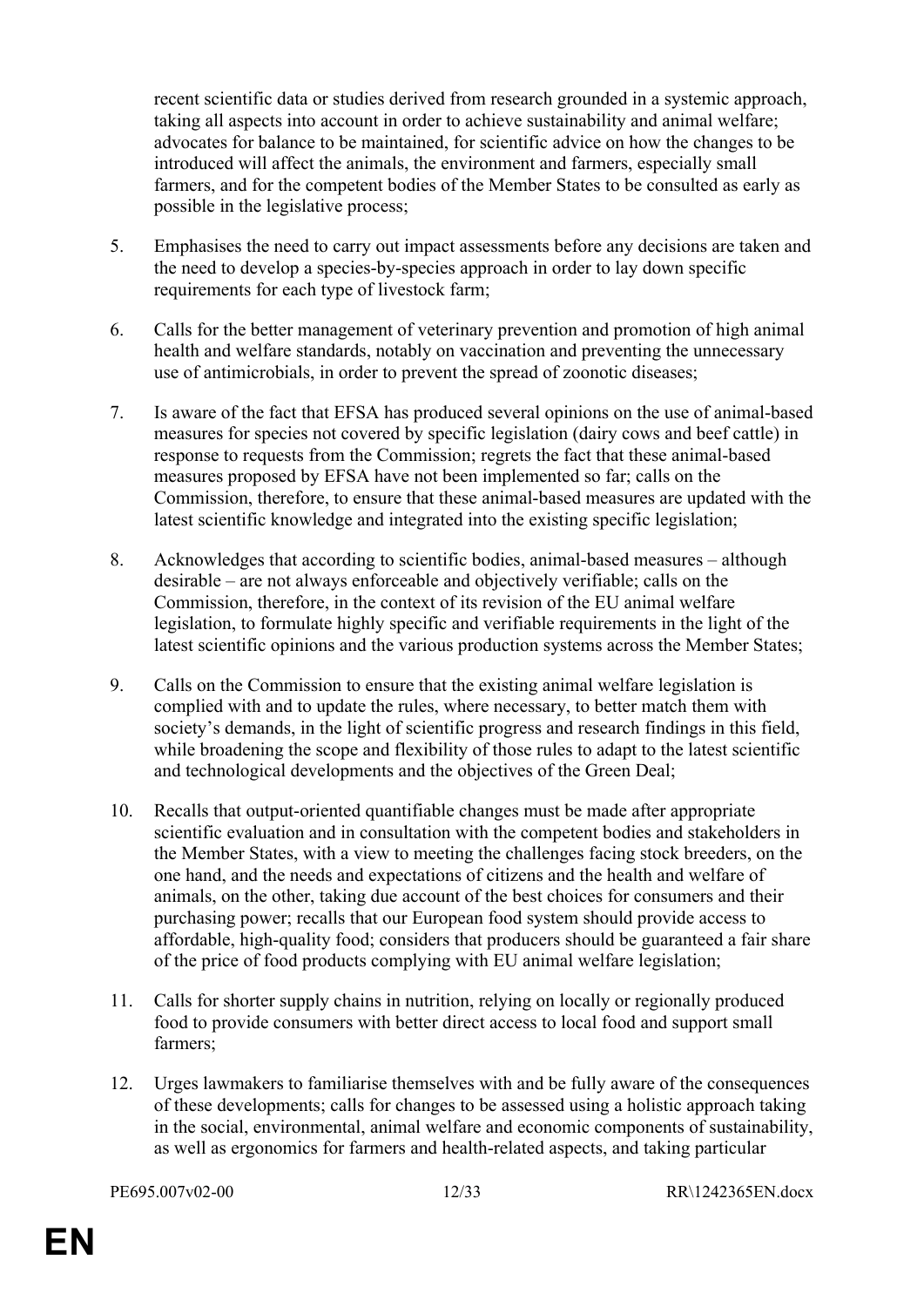account of the 'One Health' approach; recalls that animal welfare must be combined with a sustainable economic approach;

- 13. Underlines the need to improve animal welfare and health in animal agriculture as part of the 'One Health' approach; points to the fact that in order to achieve this goal, improved animal husbandry practices are essential, as better animal welfare improves animal health, thereby reducing the need for medication and curbing the spread of zoonoses; calls on the Commission also to develop the 'One Welfare' approach as part of the revision of the legislation on animal welfare;
- 14. Calls on the Commission and the Member States to step up their checks monitoring for antibiotics and other banned chemical residues found in imports from non-EU countries, as part of the Commission's strategy to effectively address the unregulated use of antibiotics and pesticides used in animal, seafood and aquaculture production;
- 15. Calls for measures to be introduced to guarantee the safety and integrity of farmers in the event of certain actions being taken towards animals;
- 16. Stresses that any change must be considered in the light of the time, support and financing needed for livestock farmers to implement it, its economic and bureaucratic implications, and the inertia it may entail; stresses the need to take particular account of investment costs, given the risk that low profit margins result in lengthy loan repayments; notes that changes to improve on-farm animal welfare need an appropriate transition period; acknowledges that livestock farmers are engaged in an ongoing investment cycle owing to recent animal welfare initiatives and long pay-off periods;
- 17. Welcomes the European Citizens' Initiative 'End the Cage Age'; points out that any changes to cage farming will need to be accompanied by precise and unambiguous definitions of what constitutes a cage and its characteristics for different species in order to provide for an effective transition to alternative housing systems, which are already commercially viable and in use, such as barn, free-range and organic systems for hens, park systems, floor pens, outdoor free-range and organic systems for rabbits, freefarrowing and group housing systems for sows, barn and aviary systems for quail, or pair and group housing systems for calves;
- 18. Urges the Commission, as part of the implementation of the new legislation, to precisely and clearly define the condition and facilities for the breeding of individual species of animals, which should be based on examples of good practices in alternative housing systems; recommends that the Commission focus its activities on enhancing food security and making the EU agricultural market more robust; calls for the revision of Council Directive 1999/74/EC on laying hens in order to rapidly phase out and prohibit battery cages and introduce cage-free systems for all laying hens, create a level playing field, and improve the welfare of animals kept in the EU;
- 19. Recalls that investments in improved animal welfare incur higher production costs, no matter the type of livestock farming concerned; notes that additional public aid or a clear return on investment from the market must be set out, otherwise the rise in production costs will impede or prevent farmers from investing in animal welfare, which would be an undesirable situation; considers, therefore, that the raising of animal welfare standards should take place gradually and in a responsible manner, based on a system of financial incentives, including funds outside the CAP budget;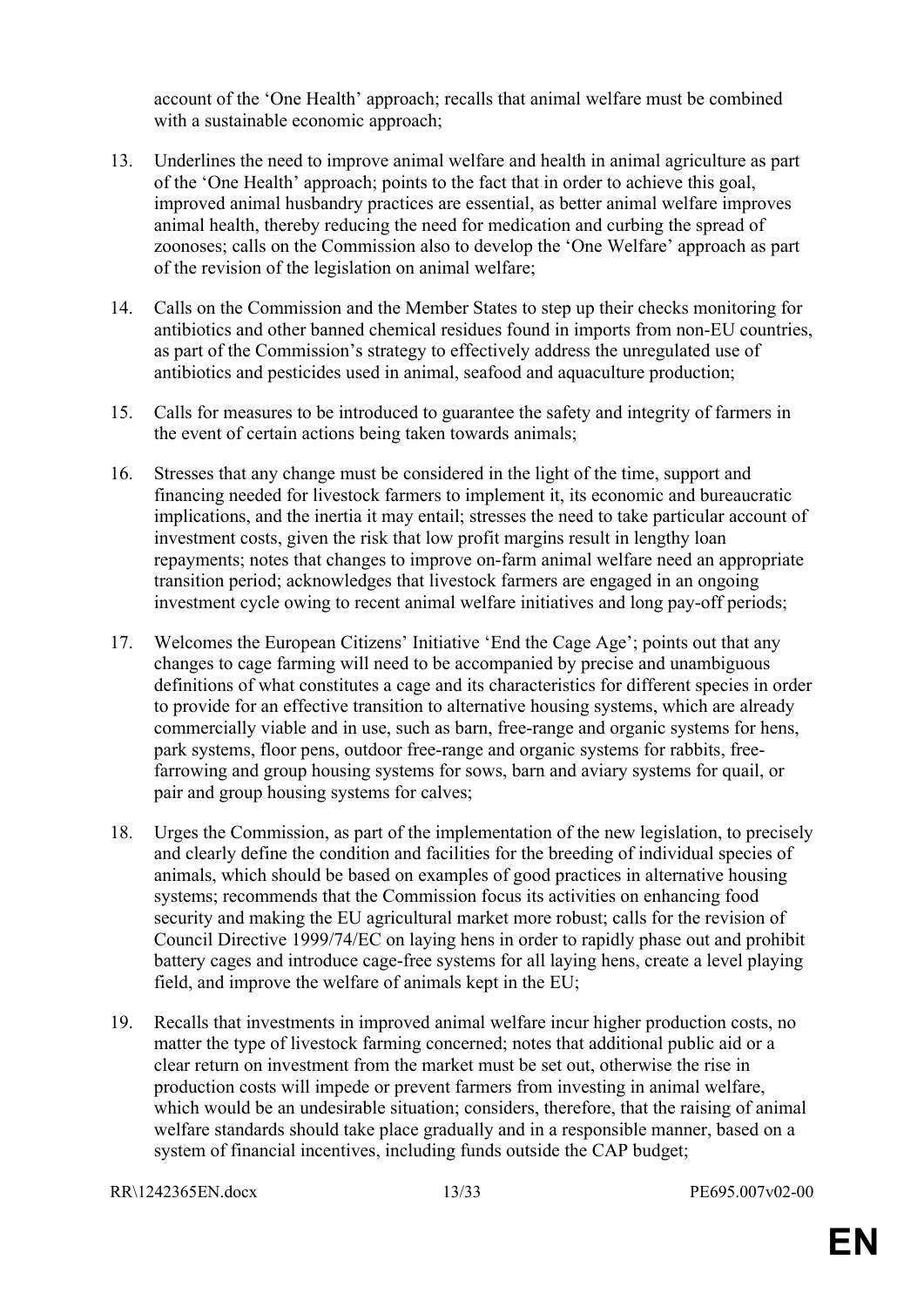- 20. Urges the Commission to decide on appropriate financial support for livestock farmers to encourage them to invest in better animal welfare; urges the Commission to address these shortcomings as a matter of urgency and to encourage and implement sustainable improvements in remunerating farmers' efforts; calls for further special financial support for breeders linked to the transition to alternative housing systems for animals in connection with the implementation of new legislation banning cage farming, which the Commission has committed to doing by 2027 on the basis of a call by Parliament in its resolution of 10 June 2021 on the 'End the Cage Age' European Citizens' Initiative; acknowledges that this depends on measures to ensure the necessary additional resources coupled with fair market prices; notes that while always welcome, continually raising animal welfare standards and other areas of regulation places additional burdens on compliant farmers; stresses that primary consideration should always be given to ensuring compliance and consistency with existing standards as a first step in order to ensure that the least compliant farmers are brought up to speed and comply with the existing standards before any additional burdens are placed on progressive farmers; underlines that farmers' incomes and the competitiveness of European livestock producers in the global agricultural market need to be taken into account on the basis of reciprocity in the context of measures to enhance EU welfare legislation;
- 21. Is aware of the limited overall consistency between EU animal welfare legislation and the 2014-2020 CAP, and of the poor integration of the specific legislation into the national rural development plans and insufficient allocation of funding for the objective of animal welfare, with substantial differences from one Member State to another; encourages the Member States to draw up animal welfare eco-schemes in their national strategic plans and calls on the Commission to ensure that the national strategic plans provide support and direction for farmers in improving animal welfare standards; urgently calls for financial support to be provided to livestock farmers who will effect a transition on their farms, including through better housing conditions which meet the physical and behavioural needs of animals, whether by means of public policies (a coherent combination of different tools, including the CAP and the European Maritime, Fisheries and Aquaculture Fund) or the market, and for consumers to be provided with clear and transparent information by ensuring clear and reliable labelling of animal products on welfare-related aspects of the entire production cycle, including the method of production; calls, furthermore, for the implementation of a transparent, positive and non-stigmatising communication strategy across all animal products, taking into account the specificities of certain traditional regional products, in order to raise awareness of the expertise, importance and quality of farmers and animal breeders' work and the benefits of the new animal welfare legislation;
- 22. Invites the Commission to communicate and help give visibility more effectively to good practices and to assist the livestock sector in its efforts to make progress with positive actions, by supporting the means of implementation, thus respecting the efforts of all stakeholders to get their initiatives off the ground and adopting an encouraging stance that incentivises the incorporation of new practices;
- 23. Invites the Commission to invest in the welfare of farmers who handle livestock and the attractiveness of their occupation with a view to enhancing motivation and productivity among settled and future farmers, thereby directly boosting animal welfare;
- 24. Proposes enhancing affordable training for farmers and operators who handle animals in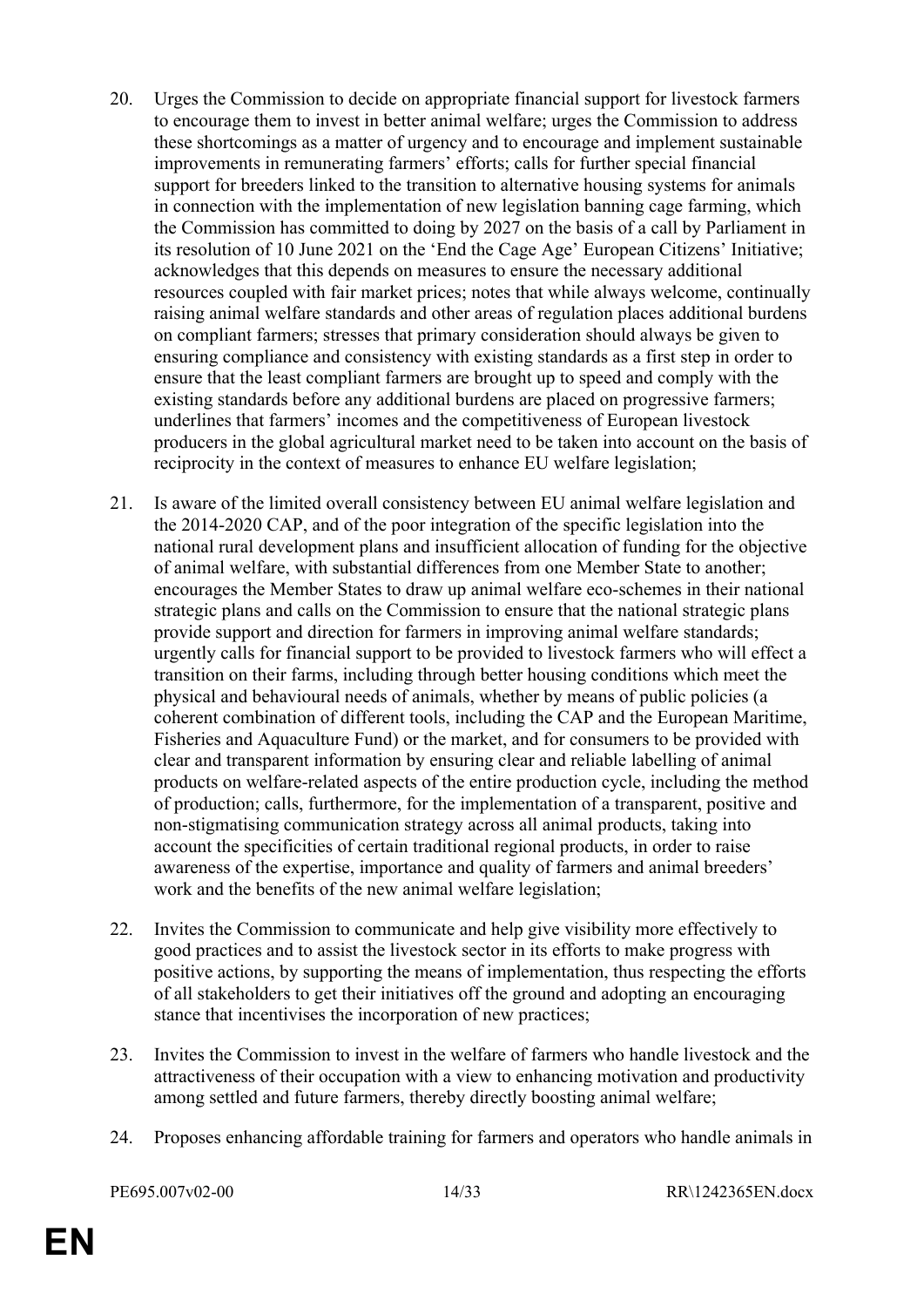the sector by adding a specific module for initial and ongoing training with a view to honing skills; calls on the Commission to carry out regular reviews of Member States and farmers' efforts to improve the quality of education and training and to reward special commitments accordingly; supports continued efforts to collate examples of best practice in the field of education and training and the sharing of these with the Member States by means of annual reports; notes that many of the animal welfare hazards identified originated from the action and behaviour of animal handlers and owners; encourages the Commission to check that training for farmers and handlers is included in the national strategic plans;

- 25. Points out that practices intended to improve animal well-being can incur higher production costs and increase farmers' workload, and that this must be offset by corresponding remuneration; stresses, by way of example, that phasing in loose housing in farrowing units would require a lengthy transition period to ensure that the additional costs incurred are recovered from the markets, and would require the construction of new buildings; demands the cooperation of relevant authorities in issuing building permits and the reduction of administrative burdens;
- 26. Stresses that some measures believed to improve animal welfare may in fact be counterproductive and undermine other aspects of sustainability, namely welfare and health and safety-related issues and the fight against antimicrobial resistance, as well as efforts to reduce greenhouse gas emissions if they are not developed holistically; cites the fact, by way of example, that keeping rabbits in the open air can increase stress and mortality levels, and that installing collective cages in rabbitries may lead to aggressive behaviour among does, causing stress, injury and reduced performance<sup>15</sup>; points out that outdoor rearing may also lead to reduced control over droppings and emissions and to greater amounts of feed needed, thereby potentially causing a greater carbon impact; notes that there is a linear relation between increasing pen dimensions and ammonia emissions<sup>16</sup>, leaving farmers facing contradictory legislation on animal welfare and environmental issues; notes that totally 'free farrowing' housing systems or the sudden phasing out of cage rearing could create additional sources of infection among farm animals and increase the stress caused by territorial dominance and rivalry; points out that accommodation in adequate pens at certain times in their life cycles can help curb the spread of animal diseases and pathogenic infections and prevent debilitation and avoidable mortality among young calves or piglets<sup>17</sup>; recalls, in this regard, that a species-by-species approach is therefore needed; calls on the Commission to thoroughly assess any potentially harmful effects of each proposal on animal health and welfare;
- 27. Emphasises the multifaceted complexity of the serious welfare problem of tail biting in pig farming; observes that technical difficulties have been encountered throughout the EU during extensive research and analysis on the risk factors that trigger this behaviour;

<sup>15</sup> Fortun-Lamothe, L., Savietto, D., Gidenne, T., Combes, S., Le Cren, D., Davoust C., Warin, L., *Démarche participative pour la conception d'un système d'élevage cunicole socialement accepté*, 'Colloque Bien-être animal: des valeurs à partager' [*Participatory initiative with a view to designing a socially accepted rabbit farming system*, 'Animal welfare: shared values' symposium], Strasbourg, 1 and 2 July 2019.

<sup>16</sup> Guingand, N, 'Réduire la densité animale en engraissement: quelles conséquences sur l'émission d'odeurs et d'ammoniac?', *Journées Recherche Porcine* ['Reducing stocking density in the fattening phase: effects on odour and ammonia emissions', *French Swine Research Days*], 39, pp. 43-48, 2007.

<sup>17</sup> Kollenda, E., Baldock, D., Hiller, N., Lorant, A., *Assessment of environmental and socio-economic impacts of increased animal welfare standards: transitioning towards cage-free farming in the EU*, Policy report by the Institute for European Environmental Policy, Brussels & London, October 2020.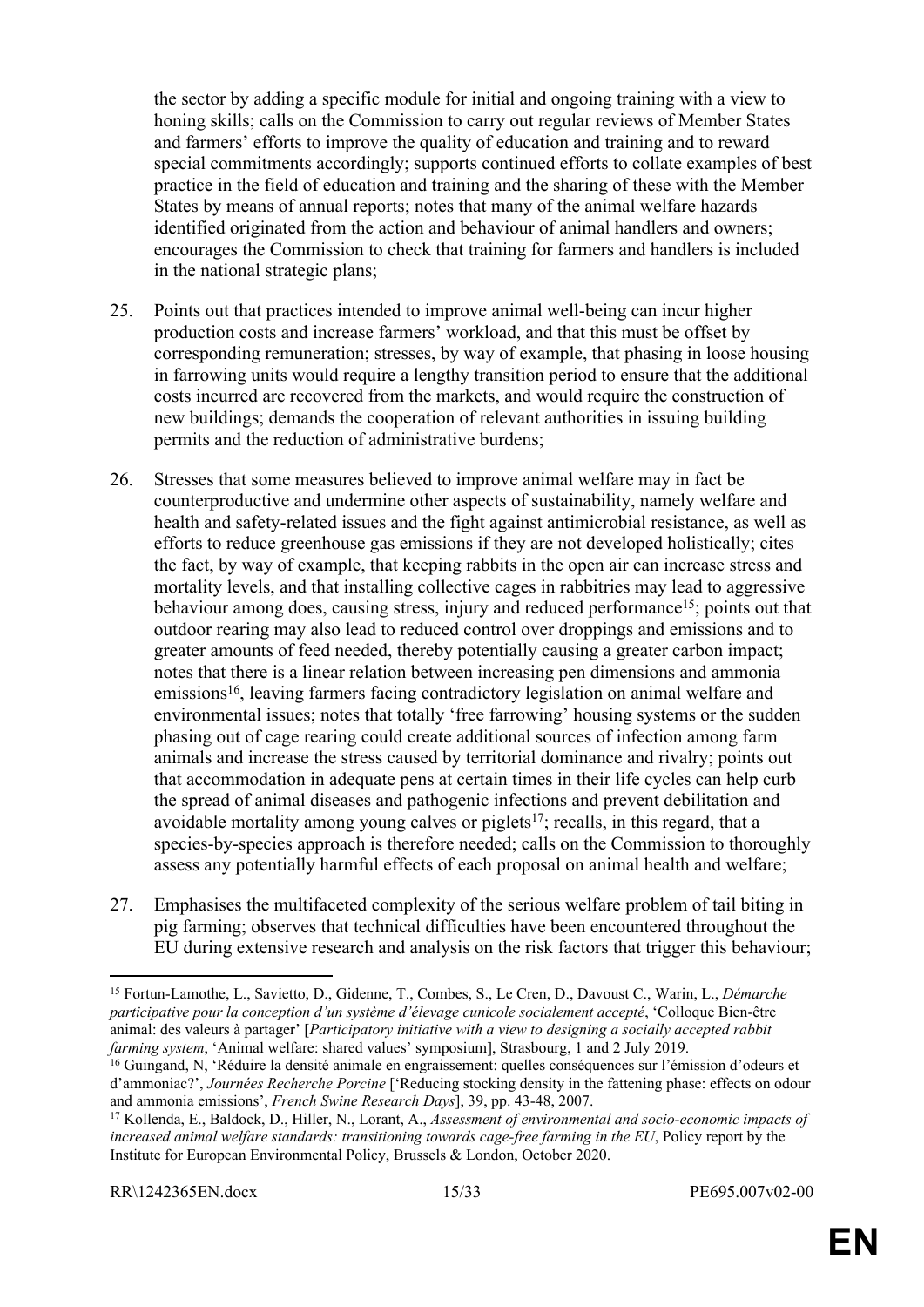notes that this has meant that no reliable solutions whatsoever have been found so far and has consequently lead to the widespread practice of tail-docking in spite of the Commission and Parliament's considerable efforts to disseminate information and best practices on keeping pigs with tails intact; regrets the fact that only two Member States have prohibited the practice of tail-docking so far; stresses that providing appropriate environmental enrichment, particularly materials that can be manipulated, as well as ensuring good space, implementing good feeding-related practices and providing a solid floor, can significantly reduce the problem of tail biting; suggests that more scientific research be funded and carried out with the aim of mapping an economically sustainable pathway to guarantee that pigs can be reared commercially indoors with tails intact; believes that solutions are needed within the scope of the current legislation to safeguard the welfare of pigs and to reduce the use of antimicrobials to treat injured pigs; urges the Commission to ensure that all Member States comply with the ban on the routine tail-docking of pigs; considers, furthermore, that clarity is needed regarding penalties in cases of tail-docking where pigs have been raised in one Member State and are exported to another for fattening<sup>18</sup>;

- 28. Recalls that the full implementation of the current legislation in every Member State is crucial to enhance on-farm animal welfare and ensure a fair and level playing field in the internal market;
- 29. Recognises the efforts made by the European pig farming sector to seek alternatives to piglet castration and stresses the need for amendments to the veterinary rules regarding pig farms to take account of progress in the field of alternatives to piglet castration;
- 30. Invites the Commission to ensure the availability in the various Member States of a harmonised EU list of the available products and protocols for the use of pain-killers and anaesthesia for piglet castration; asks the Commission to permit the short-term storage of veterinary medicines on farms and to allow veterinarians to leave them there in accordance with strict regulatory framework provisions;
- 31. Notes that the production of foie gras is based on farming procedures that respect animal welfare criteria, since it is an extensive form of production that predominantly takes place on family farms, where birds spend 90 % of their lives in the open air and where the fattening phase, which lasts between 10 and 12 days on average with two meals per day, respects the animal's biological parameters;
- 32. Applauds the Commission for publishing strategic guidelines on 12 May 2021 for a more sustainable and competitive EU aquaculture; emphasises the importance of promoting the development of the EU aquaculture sector towards more sustainable methods which pay particular attention to fish welfare in order to address the current overdependence on imports; welcomes the fact that Parliament's Committee on Fisheries is drafting an own-initiative report on these guidelines; calls on the Commission to put forward specific, scientifically sound provisions for the welfare of farmed fish;
- 33. Invites the Commission to improve the internal market by including changes resulting

<sup>&</sup>lt;sup>18</sup> See the Council conclusions of 5 October 2021 on the crisis in the pigmeat sector and the Commission draft report of an audit carried out in Denmark from 9 to 13 October 2017 in order to evaluate Member State activities to prevent tail biting and avoid routine tail-docking of pigs.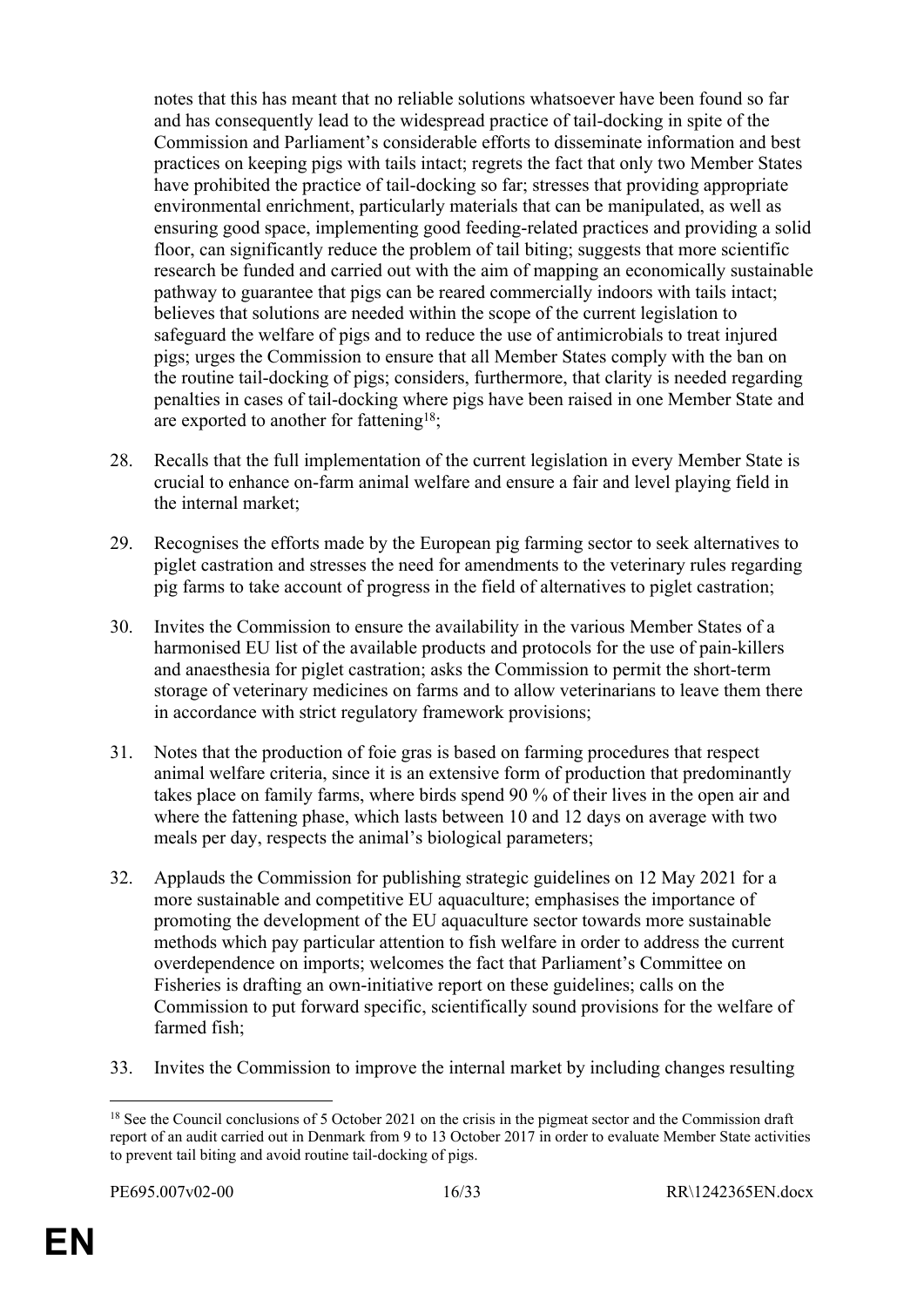from updated EU animal welfare legislation, devising a harmonised, comprehensive and shared strategy on animal welfare in European countries with harmonised implementation of the relevant legislation and ensuring that the ambition and standards to improve animal welfare are not lowered, while monitoring the proper implementation of and compliance with existing legislation throughout the Member States;

- 34. Urges the Commission to inform consumers and raise awareness of the reality of livestock farming and its real impact on the environment, biodiversity and the climate, and the diversity and origin of production methods by showing, without dogmatism or stigmatisation, the care and attention that farmers devote to their animals; calls on the Commission and the Member States to significantly improve public awareness and understanding of the reality of livestock farming and animal welfare, including through education in schools;
- 35. Calls on the Commission to redraft its regulatory framework to improve the welfare of animals in the EU by making it clearer, more comprehensive, more predictable and more accessible with a view to making the objectives and indicators more easily comprehensible and thus leaving less room for interpretation and enabling and facilitating uniform national transposition by the Member States, before tightening the rules further or adding to them; suggests that the General Directive be updated in accordance with the latest scientific knowledge to include the Commission's objectives and citizens' expectations regarding the welfare of farm animals and systemic research findings, together with work on the species-specific directives, taking due account of the nature of livestock farming, the various stages of the animals' lives, on-farm practices that do not relate to livestock farming, traditions and regional conditions, and the diversity of soil and weather conditions;
- 36. Notes that the current EU legislation on animal welfare is not comprehensive and invites the Commission to assess the need for and impact of specific animal welfare legislation in the light of the latest scientific knowledge for food-producing species that are not covered by species-specific legislation at present; takes note of the lack of animal-based welfare indicators for the General Directive, Council Directive 2008/120/EC on pigs, Council Directive 2007/43/EC on chickens, and Council Directive 1999/74/EC on laying hens; acknowledges, moreover, the lack of quantifiable requirements for the implementation and monitoring of environmental conditions such as air quality (nitrogen,  $CO<sub>2</sub>$ , dust), lighting (duration, brightness) and minimal noise, which not only affects animal welfare but also distorts competition because of the margin for interpretation; calls on the Commission to set up enforceable and quantifiable such indicators, which should be species-specific and up to date from a scientific point of view;
- 37. Urges the Commission to clarify its framework for monitoring Member States and to ensure that detrimental practices are tackled and to begin infringement proceedings for non-compliance; emphasises the importance of precision livestock farming technologies, including the potential of on-farm animal health and welfare monitoring tools, which help to prevent and better control disease outbreaks on farms; underlines that there are many factors behind the rate of non-compliance with animal welfare legislation, including unenforceable and unquantifiable animal-based indicators; notes that the frequency of inspections across the Member States ranges from a minimum of 1 % to a maximum of 30 %; is concerned that this large variation in the frequency of

RR\1242365EN.docx 17/33 PE695.007v02-00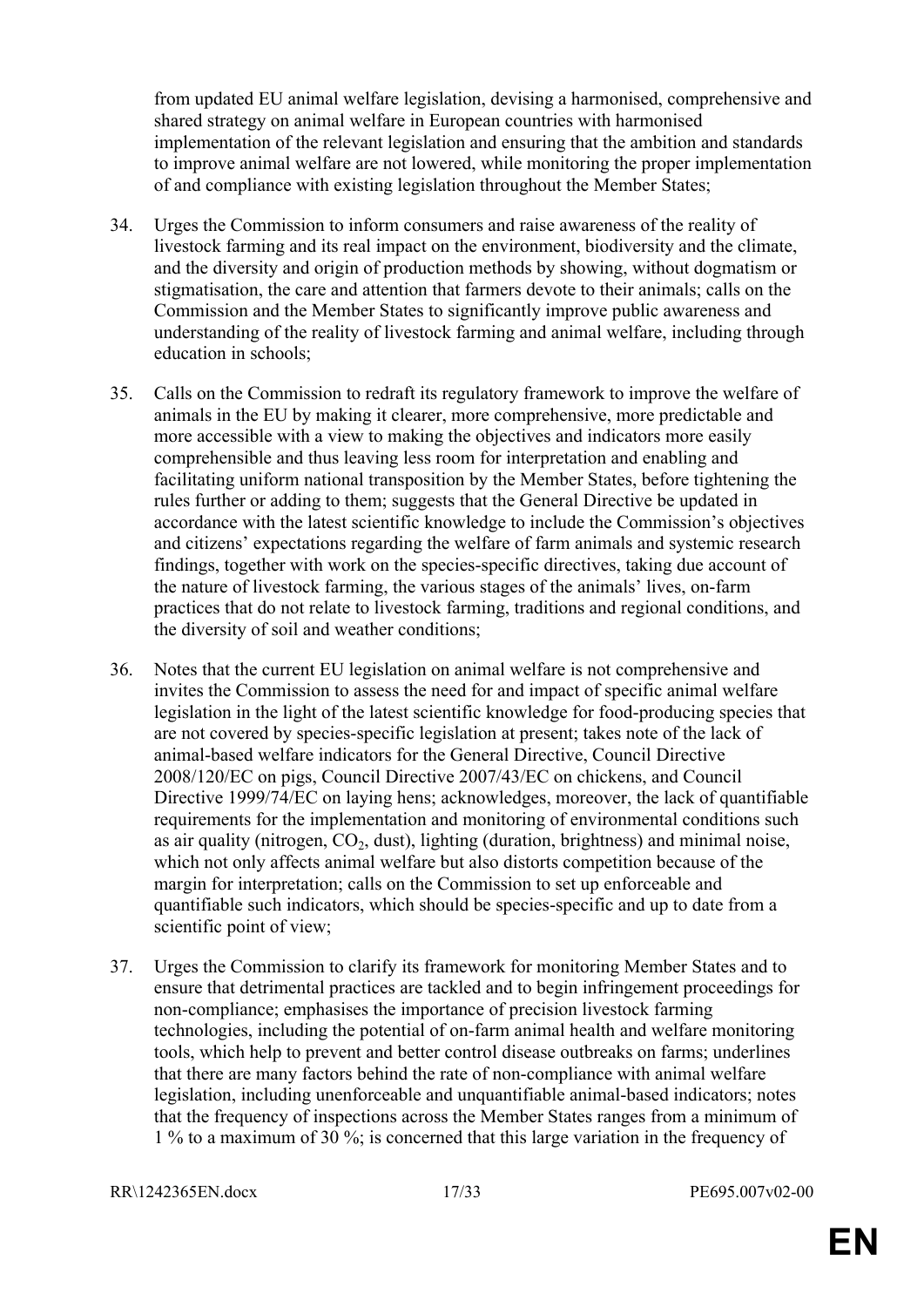inspections either means non-compliance with the Control Regulation<sup>19</sup> or entails considerable pressure for farmers; calls on the Commission and the Member States, therefore, to harmonise the implementation of the Control Regulation to align the frequency of inspections between Member States and livestock sectors; calls on the Commission to report to Parliament every year on its actions and the actions of the Member States to improve the welfare of animals kept on farms in the EU;

- 38. Asks the Commission to accompany any decision with a scientific and impact assessment (including the environmental, economic and social impacts), which should take into account the diversity of farming methods in each sector in the EU and analyse the situation from the perspective of both the animal (species by species and at different stages of production) and the farmer, with a view to considering citizens' expectations and creating a system of effective breeding to ensure that animals live in favourable conditions, animal welfare is respected and farmers are economically profitable;
- 39. Stresses that Member States should provide for appropriate enforcement regimes, which could be harmonised between Member States, and that Member States must at all times ensure the strict enforcement of EU legislation; calls on the Commission to submit regular reports to Parliament on the implementation and enforcement of EU animal welfare legislation, which should identify gaps and include a breakdown of infringements by Member State, species and type of infringement;
- 40. Calls on the Commission to improve cooperation between all the stakeholders concerned and to facilitate dialogue between the various stakeholders in the Member States so as to enable joint consideration of developments in livestock farming systems; encourages the sharing of 'good' practices between livestock farming sectors and countries; wishes to see the development of tools to encourage pioneering livestock farmers to participate in development projects; asks for livestock farmers and animal welfare scientists to be involved at all stages of the studies carried out in Europe's various regions; wishes to see the study documents and documents for disseminating good practice translated into all the languages of the European Union; recognises the potential of the Horizon Europe programme for research and innovation and expects an appropriate balance across the Member States in terms of projects; encourages the Commission to promote an output-oriented approach, as a proper environment to gather Member States' representatives, scientific bodies, stakeholders, farmers and NGOs and exchange views and best practices with a view to ensuring a more uniform implementation of the future animal welfare legislation across the Member States in line with the objectives of the Green Deal:
- 41. Welcomes the setting up of EU reference centres dedicated to the welfare of different species and categories of animals (EURCAWs) as part of the EU Strategy for the Protection and Welfare of Animals 2012-2015; encourages the Commission to further develop the network of EURCAWs, especially for species not covered by the specific legislation, as an effective platform for the consistent and uniform dissemination of technical information across the Member States on how the EU legislation should be implemented;

<sup>19</sup> Regulation (EU) 2017/625 of the European Parliament and of the Council of 15 March 2017 on official controls and other official activities performed to ensure the application of food and feed law, rules on animal health and welfare, plant health and plant protection products, OJ L 95, 7.4.2017, p. 1.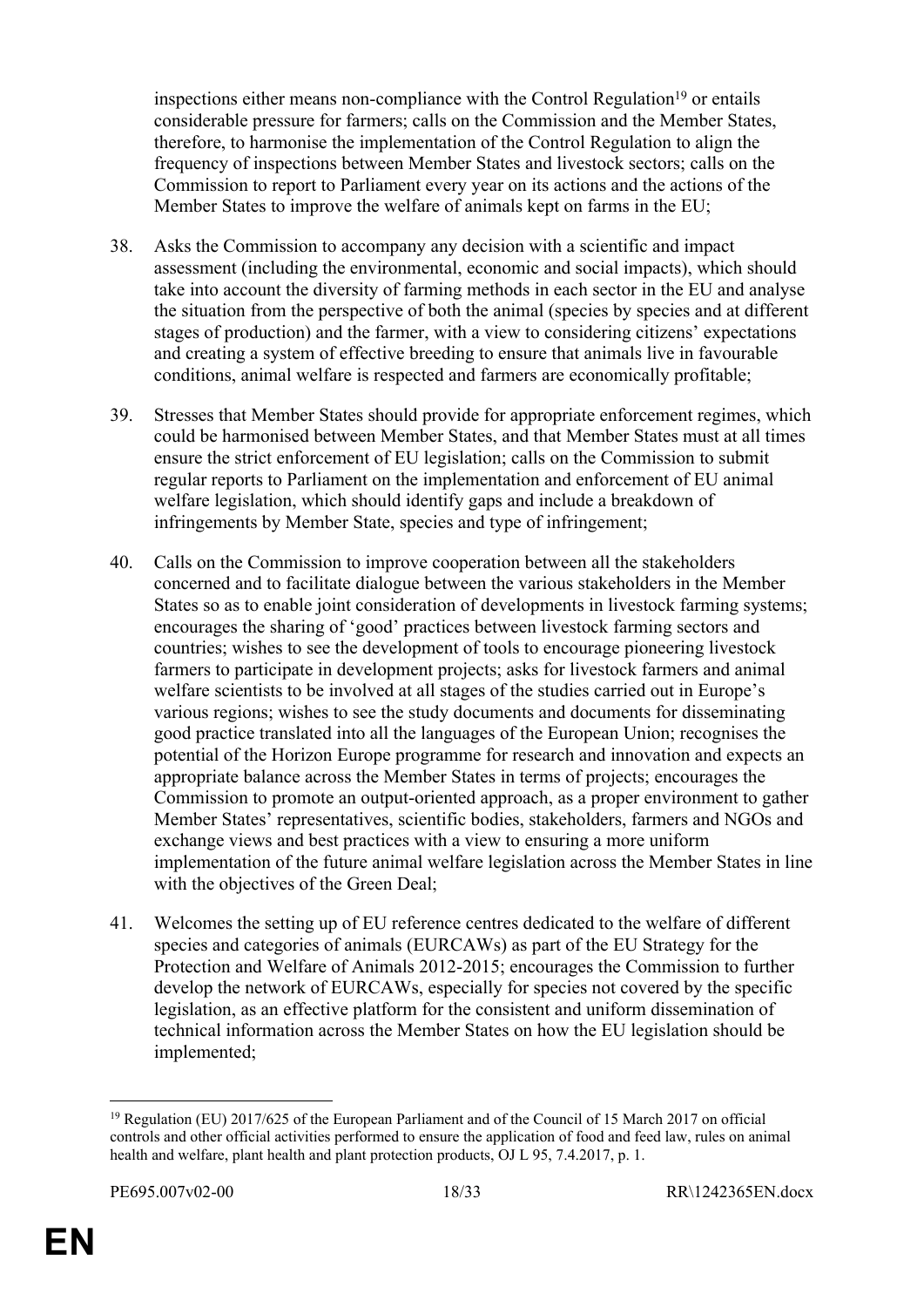- 42. Points out that targeted individual management practices often have a substantial influence on animal welfare; calls on the Commission to introduce a results-based approach to future projects based on scientific evidence and expert knowledge, and on peer-to-peer sharing of best practices among farmers;
- 43. Stresses the importance of regular exchanges with representatives of national and regional authorities, agricultural farmers' and stakeholder organisations, NGOs, citizens and experts concerning examples of good practice and needed improvements in the area of animal welfare; points out that, despite its low cost, knowledge transfer in this area is highly efficient and should therefore be put into practice more often; welcomes, in this regard, the Commission's renewal of the mandate of the Platform on Animal Welfare; takes the view that exchanges of good practices and knowledge transfer should be further strengthened and facilitated in order to help the parties involved to speed up and simplify their regular exchange process, as well as store and secure their flows of information; stresses the importance of holding such regular exchanges also with representatives of the non-EU countries which import animals from the Union;
- 44. Urges the Commission to link its various strategies by implementing rules drawn up in a manner consistent with the European Green Deal, the Farm to Fork strategy, the EU Biodiversity Strategy for 2030 and agricultural policies relating to trade, commercial practices and promotion; stresses that consistency between these strategies is a precondition for a viable agricultural sector; calls for the revised animal welfare legislation to be fully aligned with the priorities of the Green Deal and the Farm to Fork strategy, broadening its scope and flexibility to adapt to the latest scientific and technological developments; calls on the Commission to bring trade policy into line with EU animal protection and welfare standards, by re-evaluating trade agreements with third countries and bringing reciprocity to new bilateral and multilateral trade agreements, in order to create a level playing field and avoid undermining the economic profitability of its own producers and ensure that they meet EU animal welfare and product quality standards;
- 45. Calls on the Commission to join up the various legal texts on animal welfare, whether on farms, during transport or at slaughter;

#### *Animal welfare labelling*

- 46. Deplores the limited return on investment for farmers who take part in voluntary animal welfare recognition schemes; notes, furthermore, that animal welfare labelling will only prove successful if a return on investment is forthcoming from the higher price point and if costs and benefits are fairly distributed throughout the entire agri-food chain, allowing farmers a fair share of the higher price paid by the consumer for the purchase of food products complying with EU animal welfare labelling requirements;
- 47. Calls on the Commission to negotiate reciprocity clauses at a multilateral level and in bilateral agreements regarding compliance with animal welfare standards for imported products, including for the purpose of providing accurate information to consumers;
- 48. Stresses that the introduction of any animal welfare labelling requires, at an early stage, harmonised mandatory rules that are drawn up in collaboration with all stakeholders and based on clear scientific indicators together with large-scale promotion campaigns and education activities to provide information to European consumers;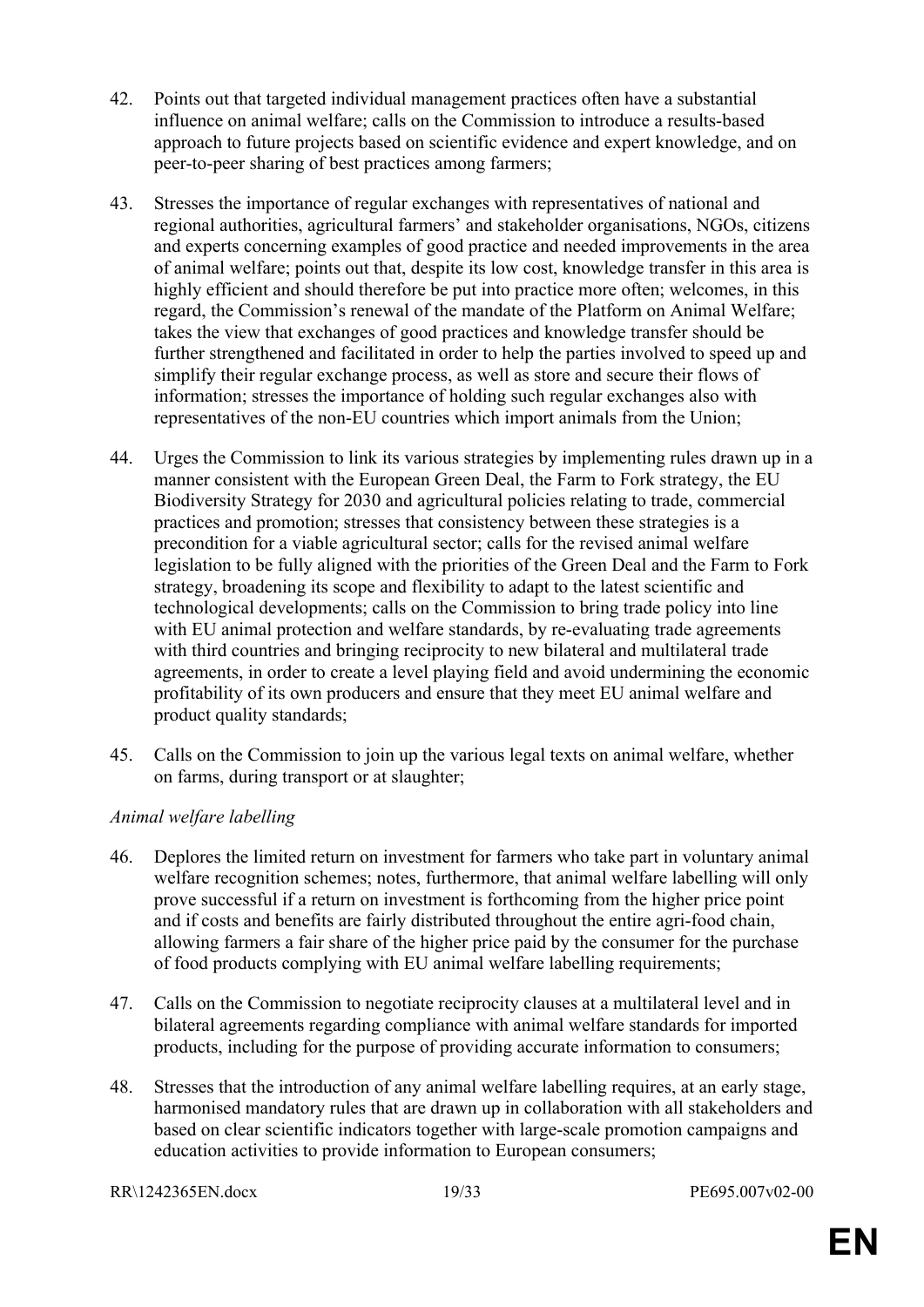- 49. Calls on the Commission to also guarantee animal welfare in the rest of the chain downstream of the producer and to incorporate it in the harmonised voluntary labelling provisions;
- 50. Calls on the Commission to begin work on a comprehensive EU animal labelling system with a view to developing a mandatory EU framework for voluntary labelling, which should cover all livestock farms but include and recognise specific features for each species, so as to limit the risks of competition being distorted in the internal market, while leaving sufficient room for private initiatives that invest in product diversity and observe higher animal welfare standards as market leverage;
- 51. Asks the Commission to propose a harmonised and mandatory EU framework with common requirements for voluntary animal welfare labelling which is based on EU rules and which invites the Member States to record the various approaches being used; calls for the specifications of the framework to be drawn up according to a technically realistic and scientifically sound approach that reflects the methods of production throughout the entire cycle and for this framework to ensure that value is redistributed towards livestock farmers in order to enable market-driven progress in animal welfare; insists that the labelling scheme must be based on a clear set of technical references, with a well-defined use of the terms and claims which can be made in marketing, to prevent misleading consumers and animal welfare-washing;
- 52. Recalls that for the purposes of consistency, processed products and ingredients of animal origin may also be able to benefit from such labelling; recommends that the proposed animal welfare labelling scheme take into account consumers' growing demand for information and the concurrent objectives of Farm to Fork as regards sustainability, health and dietary concerns, alongside animal welfare;
- 53. Invites the Commission to conduct an in-depth examination of the possible implications, particularly for livestock farmers, of introducing a mandatory EU framework with common requirements for labels, thoroughly assessing the impact on all the actors involved in the food supply chain, from farmers to consumers, while drawing in particular on experience gained in recent public labelling schemes in some Member States; calls on the Commission to avoid conflicts between possible future schemes and existing labelling systems, especially in relation to the mandatory requirements in the specific animal welfare directives; is concerned about the results of a previous impact assessment conducted by the Commission in 2012, which indicated that labelling would increase industry costs without necessarily increasing benefits;
- 54. Calls on the Commission to implement a policy to protect European livestock farming by prohibiting the import into Europe of livestock or meat that does not comply with European animal welfare standards;

 $\circ$  $\circ$   $\circ$ 

55. Instructs its President to forward this resolution to the Council and the Commission.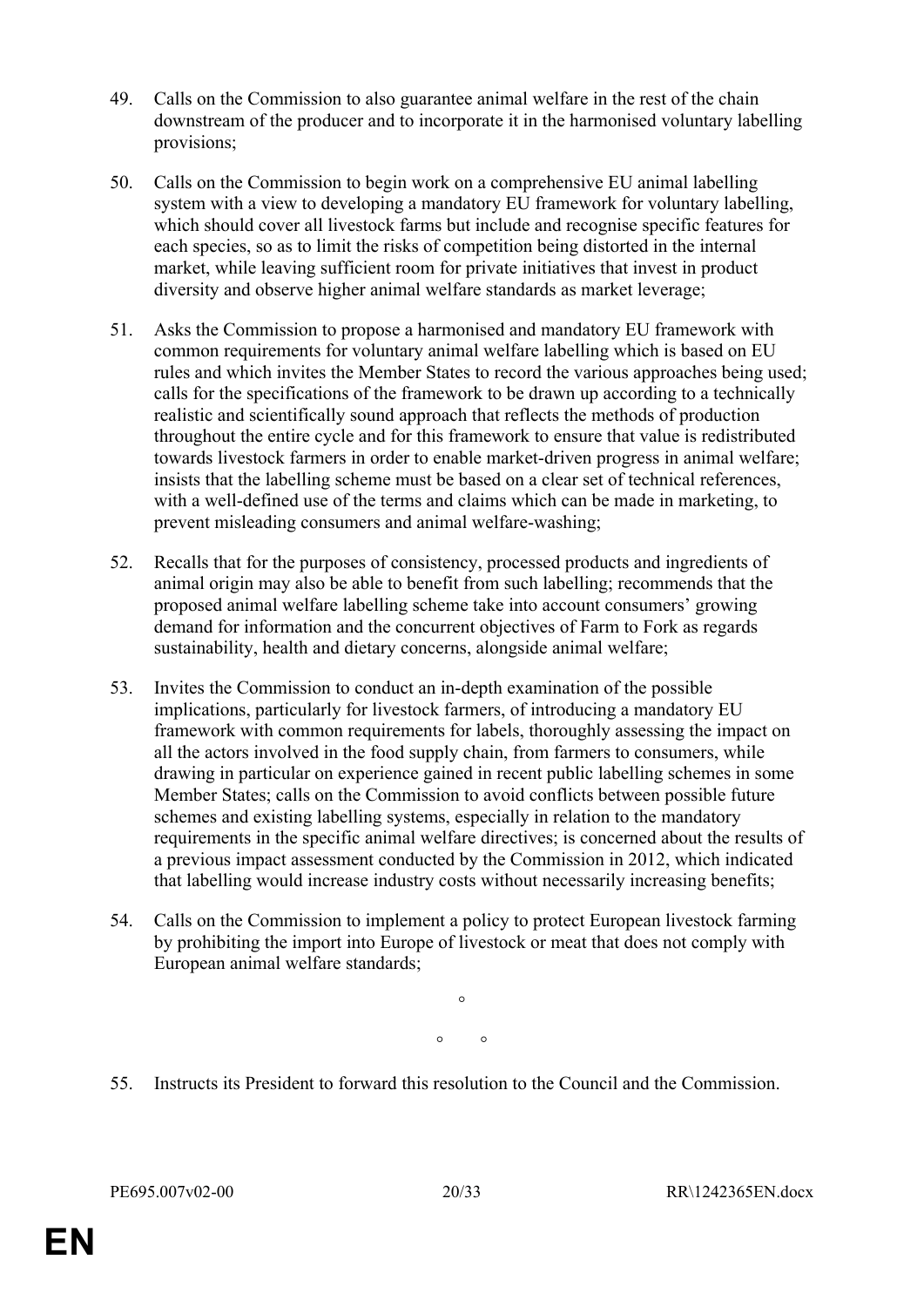13.10.2021

# <span id="page-20-0"></span>**OPINION OF THE COMMITTEE ON THE ENVIRONMENT, PUBLIC HEALTH AND FOOD SAFETY**

for the Committee on Agriculture and Rural Development

on the implementation report on on-farm animal welfare (2020/2085(INI))

Rapporteur for opinion: Marlene Mortler

# **SUGGESTIONS**

The Committee on the Environment, Public Health and Food Safety calls on the Committee on Agriculture and Rural Development, as the committee responsible, to incorporate the following suggestions into its report:

- having regard to the European One Health Action Plan against Antimicrobial Resistance;
- having regard to the Commission's Fitness Check Roadmap to assess the effectiveness, relevance, efficiency and consistency of on-farm animal welfare, including EU rules on animal transport and slaughter;
- A. whereas in accordance with Article 13 of the Treaty on the Functioning of the European Union (TFEU), in formulating and implementing the Union's agriculture, fisheries, transport, internal market, research and technological development, and space policies, the Union and the Member States must pay full regard to the welfare requirements of animals, since animals are sentient beings; whereas EU legislation must therefore ensure that animals are kept in conditions that do not subject them to maltreatment, abuse, pain or suffering;
- B. whereas animals should no longer be adapted to the system, but the system should instead be adapted to animals' needs and behaviour, meaning that it should not be allowed to hurt an animal, cause injury to an animal, or harm the health or welfare of an animal by housing the animal in a certain way;
- C. whereas livestock farming is of economic, social and cultural significance in the EU and especially in certain rural areas, and should work in synergy with environmental goals; whereas, however, livestock farming contributes to greenhouse gas and ammonia emissions and has a significant environmental impact in terms of both biodiversity and ecological balance; whereas, according to the Farm to Fork Strategy, 10.3 % of EU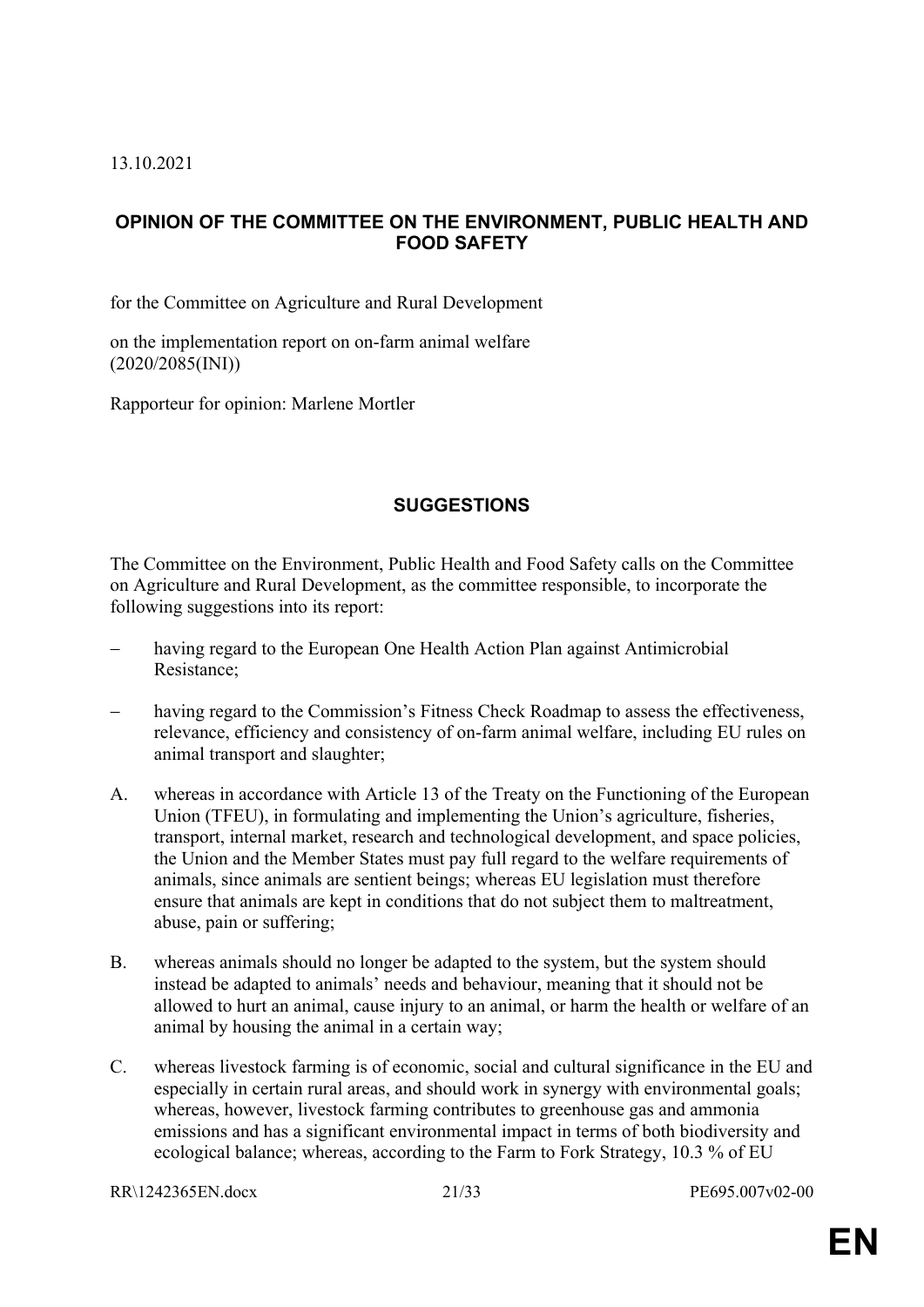greenhouse gas emissions are attributable to agriculture, with almost 70 % of agricultural emissions coming from the livestock sector; whereas traditional small-scale extensive livestock farming is under threat; whereas significant developments in animal welfare science have taken place since the existing EU farm animal welfare legislation was adopted; whereas it is vital to revise and augment the existing body of animal welfare legislation to bring it into line with these latest scientific advancements and to respond to societal demands for improvement in the welfare of animals;

- D. whereas farmers must be able to benefit from the necessary support from the European Union in order to meet the expectations of European consumers by transitioning to models that better respect animal welfare, while guaranteeing planning security for farmers;
- E. whereas animal welfare spending under the EU and national budgets should be costefficient and make a tangible improvement to the lives of the animals concerned;
- F. whereas EU farmers, as well as NGOs, have expressed concerns over the economic, social and environmental impacts of imports of cheaply produced chicken meat and the misleading labelling of chicken meat processed in the European Union, but originating from third countries; whereas unfair competition and a failure to comply with EU standards places European businesses at a competitive disadvantage;
- G. whereas the 'One Health' approach recognises that human and animal health and welfare and environmental protection are interlinked in many ways, and that diseases are transmissible from humans to animals and vice versa, and should therefore be addressed together; whereas it is moreover acknowledged that stressed animals living in close proximity to each other are more prone to infections, as evidenced notably by the case of animals bred for their fur; whereas the 'One Welfare' approach, which is also promoted by the World Organisation for Animal Health (OIE), recognises the close interlinkage between animal welfare and human welfare, biodiversity and the  $environment$ <sup>1</sup>;
- H. whereas antimicrobial resistance (AMR) is a growing cross-border public health threat; whereas one of the Farm to Fork Strategy's aims is a 50 % reduction in sales of antimicrobials for farmed animals and aquaculture by 2030; whereas further effort is required to develop health-orientated systems for the rearing of animals;
- I. whereas unhealthy diets high in salt, sugar, fat and animal protein are important risk factors for disease and mortality in Europe; whereas a sustainable, and more organic diet rich in plant-based foods and with fewer foods from animal sources, in line with dietary needs, could confer global health, climate and environmental benefits, and accelerate the achievement of the objectives of the Green Deal and the Paris Agreement;
- J. whereas consumer interest in the origin, preservation and quality of food purchased is higher than ever and results in consumers making more sustainable and conscientious decisions; whereas the 2016 Special Eurobarometer on animal welfare showed that 94 % of EU citizens believe that the welfare<sup>2</sup> of farm animals is important, 82 % think farm animals should be better protected, 59 % are willing to pay 5 % more for animal-

<sup>1</sup> [https://www.onewelfareworld.org/uploads/9/7/5/4/97544760/bull\\_2017-1-eng.pdf](https://www.onewelfareworld.org/uploads/9/7/5/4/97544760/bull_2017-1-eng.pdf)

<sup>2</sup> <https://europa.eu/eurobarometer/surveys/detail/2096>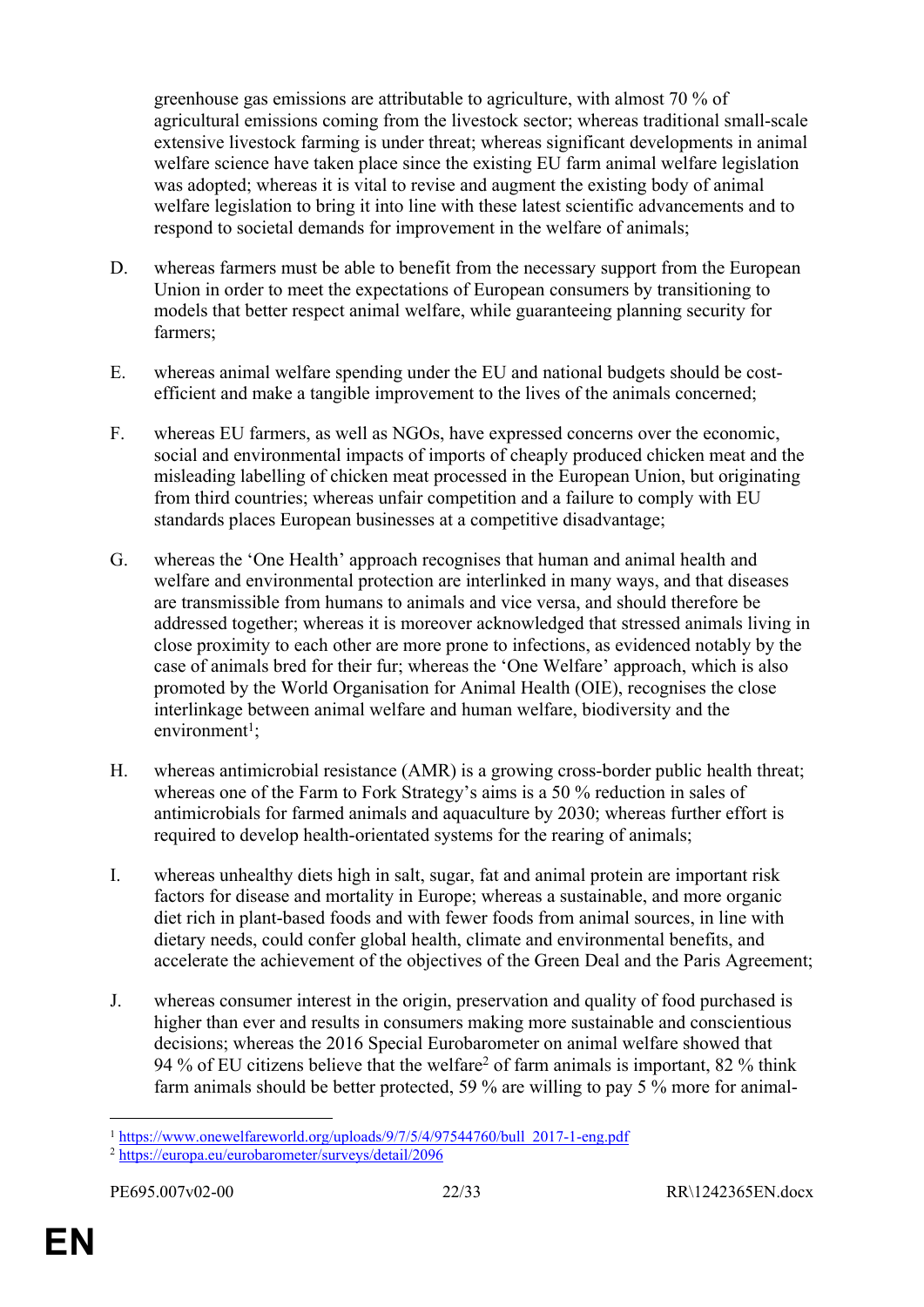friendly products, and 52 % of Europeans look for animal welfare labels when shopping, although one in ten Europeans do not know that these labels exist; highlights that 47 % of Europeans think that the choice of animal welfare-friendly food products in retail is limited;

- 1. Notes the shortcomings of the EU directives on on-farm animal welfare in that they are outdated, often inadequate, too vague, and lacking in species-specific protection for a number of species such as dairy cows, broiler and hen breeders, rabbits, sheep and turkeys; welcomes the Commission's commitment to revising legislation on animal welfare and animal health; calls on the Commission to do so without delay and to ensure that the requirements are clear, precise and fit to protect farmed animals during birth, rearing, transport and slaughter; welcomes the Commission's revision of legislation in this area, planned for 2023, but calls for this revision to be completed as soon as possible, in line with scientific evidence on animal welfare and needs, which should result in a high level of animal welfare and subsequently an impact assessment covering all sustainability levels and the cost of non-action;
- 2. Calls on the Commission to create a resilient animal welfare system through this reform that is coherent with environmental and climate legislation and other EU policies, such as the Farm to Fork and Biodiversity Strategies, the UN Sustainable Development Goals (SDGs) and the Paris Agreement;
- 3. Calls for all policy instruments to be used to coherently work towards supporting the traditional European landscape, adopting agricultural regenerative models such as agroecology and organic systems, achieving the objectives of the Green Deal and the Paris Agreement, and setting high standards of animal welfare;
- 4. Considers extensification to be one of the quickest and most effective ways of improving on-farm animal welfare, as well as many other benefits for the environment, climate and human health; points out that support should be provided to ensure that, while the revised animal welfare legislation comes into effect, livestock farms, including small-scale livestock farms, can be transformed; stresses that it is important to reduce stress at the time of transport and slaughter;
- 5. Stresses that the animal welfare requirements must be applied correctly and uniformly throughout the EU, as well as to imports, through an EU-wide harmonised system of implementation; emphasises that the Commission should ensure that the relevant EU rules are fully implemented by Member States; points out the need to ensure that there is sufficient data available on the implementation of the legislation; recognises that the audits carried out by the Commission's Directorate-General for Health and Food Safety can serve as an important source of information to assess the implementation of the current framework; calls for increased efforts to monitor implementation and for any breaches to be duly investigated and handled appropriately, as laid down in Articles 258 TFEU and 259 TFEU, without delay;
- 6. Stresses the importance of a level-playing field for farmers; calls on the Commission to harmonise animal welfare legislation between Member States where possible;
- 7. Stresses that regular and comprehensive checks on terrestrial and aquatic animal production must be carried out in line with the applicable legislation; expresses its concern about the low number of checks on compliance with animal welfare legislation;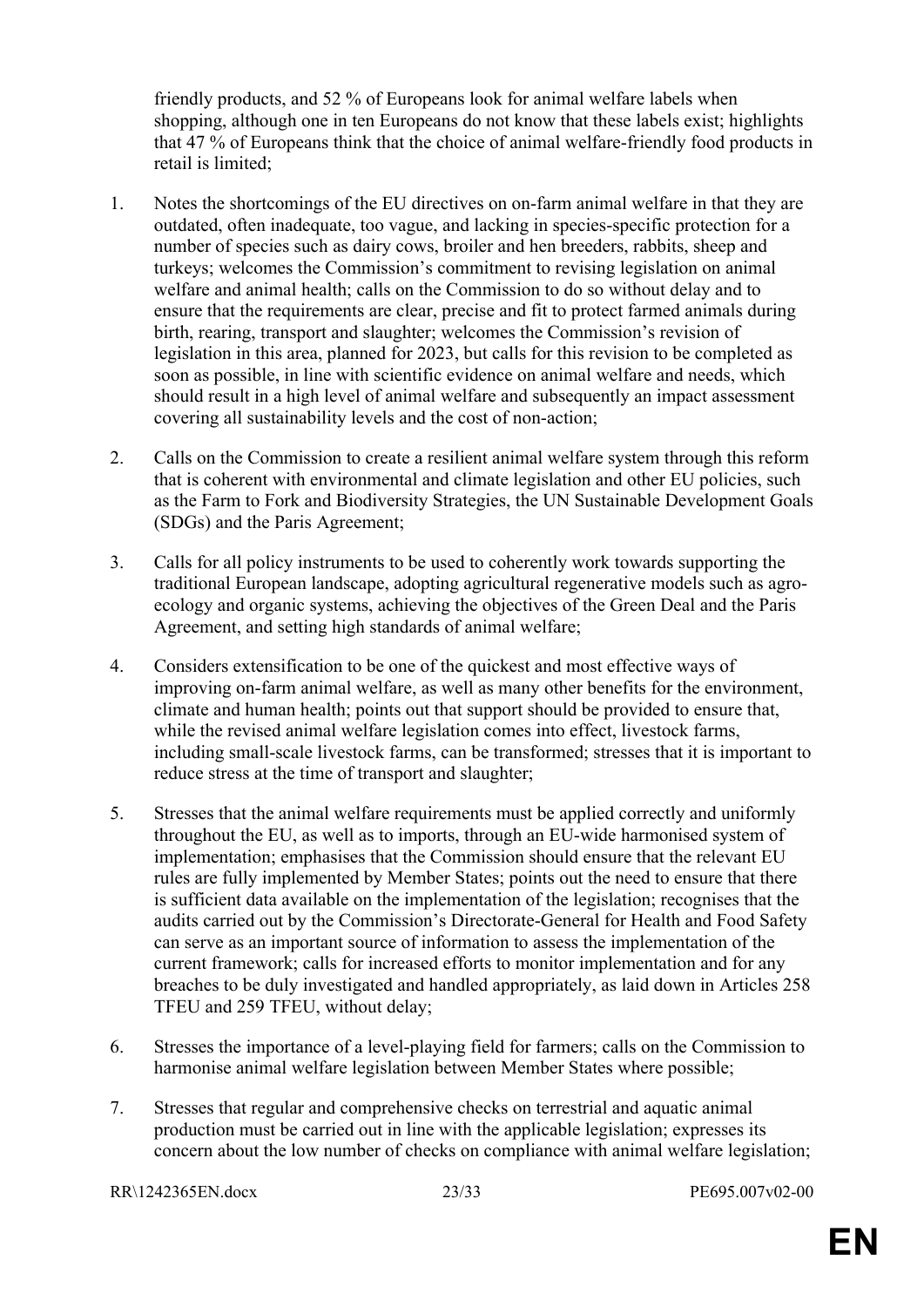highlights that, according to the implementation study, there are sometimes no or very few official controls, particularly for species which are not subject to specific regulations; considers that this and the absence of species-specific protection for a number of species, such as dairy cows, broiler and hen breeders, rabbits, sheep and turkeys, should be addressed in the revision of animal welfare legislation; reiterates that the EU Regulation on Official Controls requires Member States to audit their systems for official inspections on feed and food law and animal health and welfare, and that Commission Decision 2006/677/EC sets out guidelines recommending that such audits be conducted at least every five years; notes that the European Court of Auditors has identified a general lack of enforcement of EU animal welfare legislation and practices prohibited under EU law;

- 8. Stresses that Member States should provide for appropriate enforcement regimes, which could be harmonised between Member States, and that Member States must at all times ensure the strict enforcement of EU legislation; calls on the Commission to submit regular reports to Parliament on the implementation and enforcement of the Union's animal welfare legislation, which should identify gaps and include a breakdown of infringements by Member State, species and type of infringement;
- 9. Stresses that legislation relating to the welfare of farm animals must be species-specific, promoting the five domains: nutrition, the environment, health, behaviour and mental state, should be compatible with scientific data relating to animal sensitivity and should be updated as scientific knowledge evolves; expresses concern that, with the exception of the Laying Hens and Calves Directives, a combination of derogations, exceptions, vague requirements and the absence of specific protection in EU legislation have existed in parallel to various national laws, all of which have been blamed by many stakeholders in different fields for distorting competition;
- 10. Calls on the Commission to put forward proposals in order to regulate specific species that currently remain unprotected or inadequately protected by EU animal welfare legislation, such as dairy cows, broiler and hen breeders, rabbits, sheep and turkeys; underlines the need for the revision of Council Directive 98/58/EC concerning the protection of animals kept for farming purposes and highlights that Council Directive 98/58/EC has generally been the least impactful of the directives in scope, and that with the vague nature of the requirements and the large margins of interpretation it has allowed, links between improvements on the ground and the directive have been impossible to characterise; underlines the importance of introducing species-specific animal welfare legislation, calls on the Commission to bring forward proposals in that regard;
- 11. Urges the revision of Council Directive 2007/43 of 20 July 1998 laying down minimum rules for the protection of chickens kept for meat production in order to reduce the maximum stocking density and the sector's dependence on antibiotics, drastically improve the poor welfare of chickens by providing them with natural light, fresh air, more space and enrichment, and establish a ban on the rearing of extremely fastgrowing chickens; reiterates its call for an accelerated shift to alternative rearing systems that use higher-welfare or traditional broiler breeds, which are more robust and healthy than fast-growing breeds, and to disallow any import products that do not meet EU standards;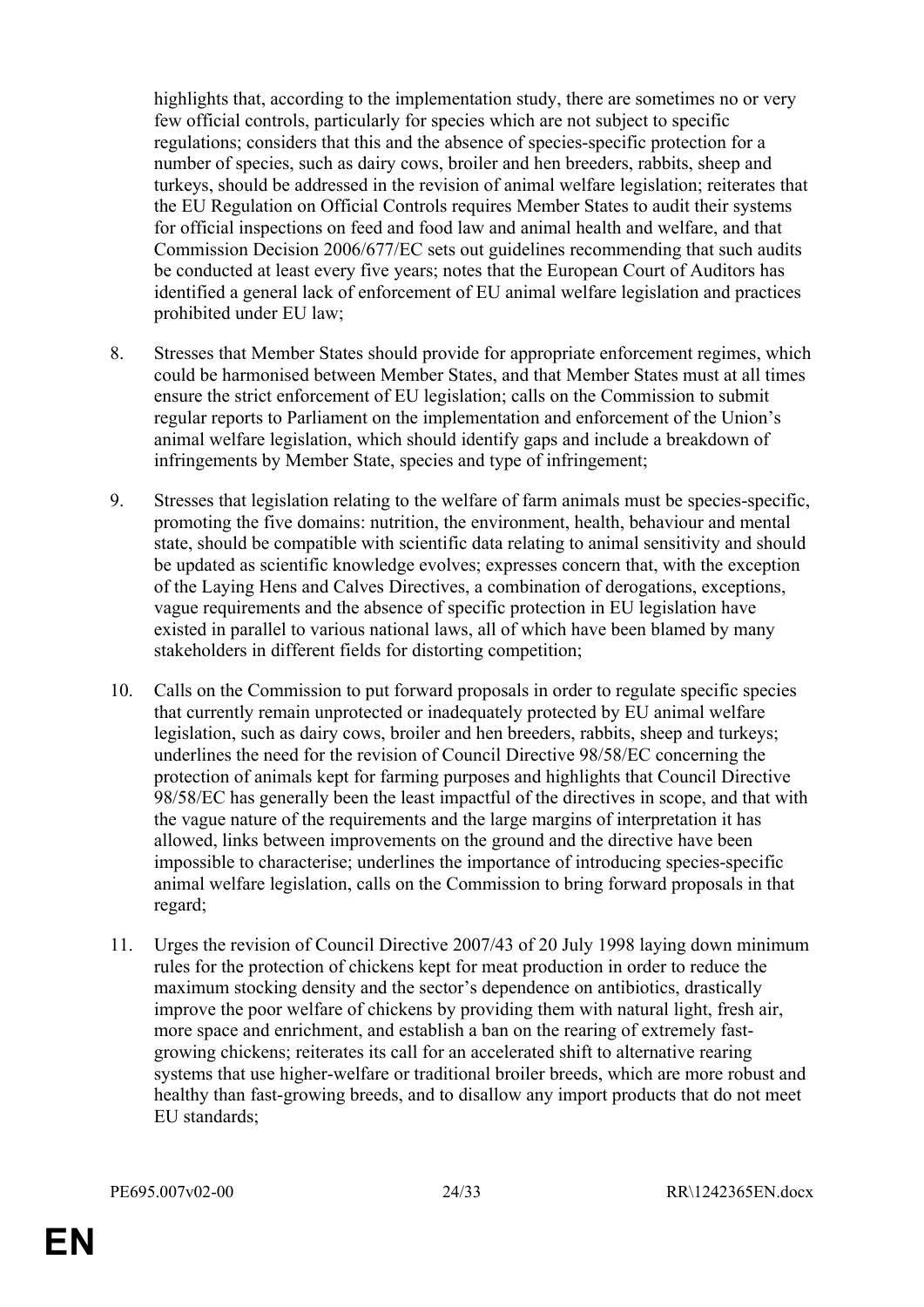- 12. Disapproves of the unethical and systematic killing of billions of male chicks in the EU every year, whether using a shredding machine or carbon dioxide gas, as it is a violation of animal welfare law; emphasises that France and Germany have already announced a ban on the systematic killing of male chicks and urges the Commission and the Member States to follow this example;
- 13. Calls for Council Directive 2008/120/EC of 18 December 2008 laying down minimum standards for the protection of pigs to be revised in order, inter alia, to remove the 28 day exemption for confining sows in individual stalls and to ensure that the animals are kept in group housing throughout the entire gestation period and farrowing;
- 14. Reiterates its call on the Commission to put forward proposals without delay to immediately ban the cruel and unnecessary force-feeding of ducks and geese for the production of foie gras;
- 15. Highlights that the legal standards designed to protect fish are generally far fewer in number and less stringent than those designed to protect other animals farmed for human consumption; in the light of this, points out the need to align EU regulations on fish welfare to the standards set out in the OIE Aquatic Animal Health Code;
- 16. Welcomes the establishment of the Committee of Inquiry on the Protection of Animals during Transport (ANIT), set up in order to examine alleged violations in the application of EU law on the protection of animals during transport within and outside the EU, and to assess the responsibilities of the Commission and the Member States in this regard; considers that the findings of this committee should be duly taken into account by the Commission and the Member States, and that its recommendations should be reflected in the necessary revision of Council Regulation (EC) No 1/2005<sup>3</sup>;
- 17. Recalls the judgment of the Court of Justice of the European Union in Case C-424/13 stating that animal transporters departing from the European Union must also comply with European animal welfare rules when leaving the EU and urges the Commission and the Member States to fully abide by this;
- 18. Points out that animal welfare requirements are difficult to maintain during longdistance journeys of farm animals; draws attention to the importance of ensuring high animal welfare standards during transport; underlines that, in addition to the requirements, economic instruments should be used to further reduce lengthy transport times whenever possible;
- 19. Calls on the Commission and the Member States to promote the use and development of regional abattoirs and mobile slaughterhouses, as well as on-farm slaughter or slaughter at the nearest facility; reiterates its call on the Commission to develop a strategy to shift from live transport to a meat and-carcasses-only trade, especially for long transports, whenever possible, given the environmental, animal welfare and food safety impact of live animal transport; calls on the Member States to conduct efficient and systematic inspections of animal consignments before loading, in order to halt practices that worsen animal welfare conditions for transport by land or sea, such as allowing

<sup>&</sup>lt;sup>3</sup> Council Regulation (EC) No 1/2005 of 22 December 2004 on the protection of animals during transport and related operations and amending Directives 64/432/EEC and 93/119/EC and Regulation (EC) No 1255/97, OJ L 3, 5.1.2005, p. 1.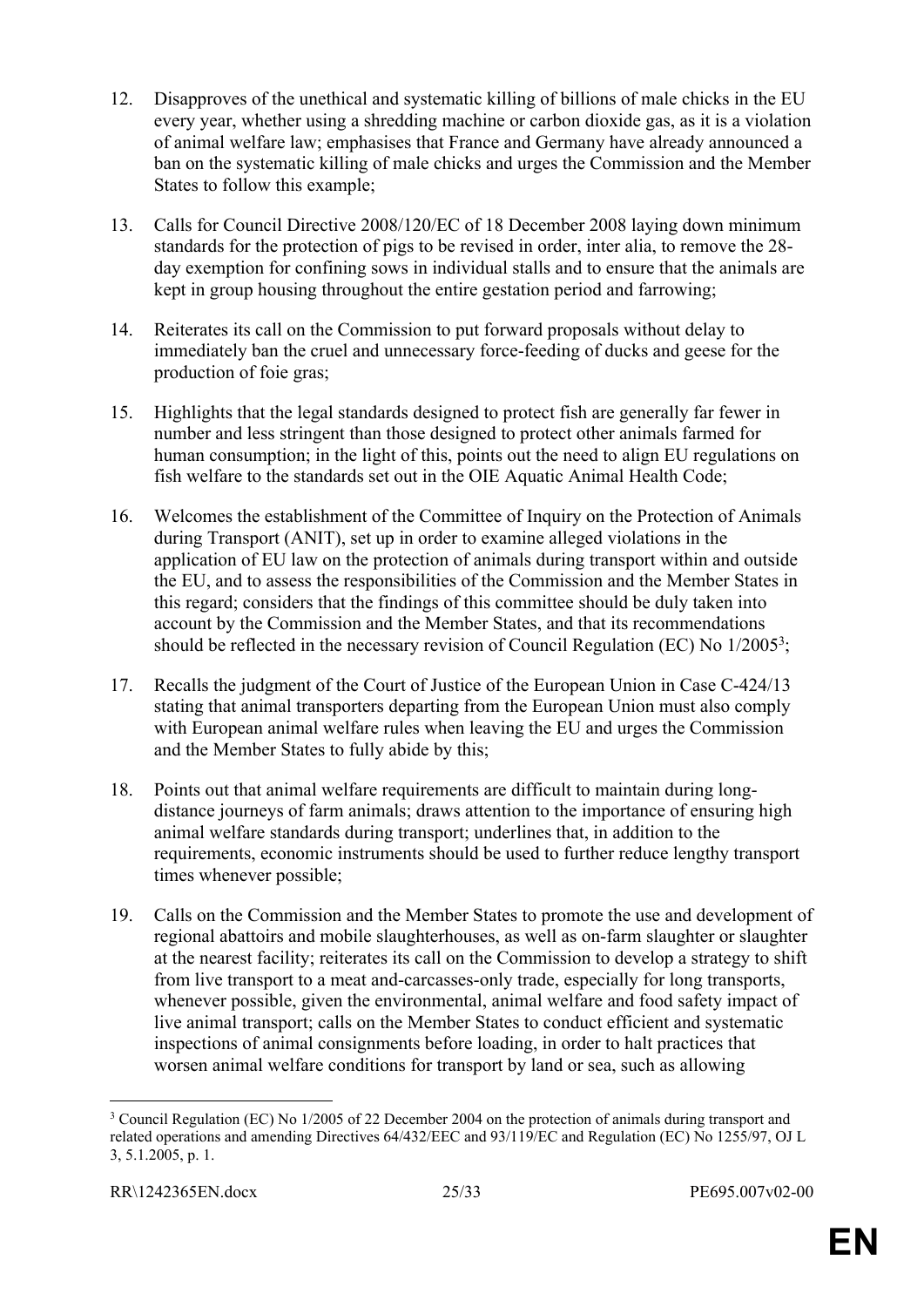overstocked means of transport or unfit animals to continue long journeys, or permitting the continued use of control posts with inadequate facilities for the resting, feeding and watering of animals in transport;

- 20. Recalls the recent events in the Mediterranean Sea (the *Elbeik* and *Karim Allah* cases) and in the Suez Canal; stresses that animal welfare requirements can hardly be met during long-distance journeys of farm animals, especially during transport by sea; stresses the need for better monitoring of maritime livestock transport, especially following the accidental blockage of the Suez Canal, which resulted in the deaths of thousands of animals on transport vessels; urges the Commission to launch a debate on the necessary changes to the relevant EU legislation in this context; calls on the Commission to evaluate and revise the existing animal welfare legislation, including comprehensive species- and category-specific requirements, and the maximum duration of a transport after an impact assessment, including for live animal transport and the slaughter of animals, without delay;
- 21. Calls on the Commission to fully implement and enforce Council Regulation (EC) No 1/2005 on the protection of animals during transport; calls on the Commission and the Member States to ensure in the meantime that the requirements of Council Regulation (EC) No 1/2005 are respected and that violations of its provisions are dealt with by all appropriate means, including the infringement procedure;
- 22. Regrets the fact that Member States have used only a small part of the common agricultural policy (CAP) funds available under the rural development pillar for animal welfare purposes; confirms that the CAP seeks to enhance the welfare of on-farm animals by providing financial incentives and by enforcing animal welfare legislation; considers that the improvement of farm animal welfare should be adequately supported by the new CAP and through the use of the new EU Strategic Guidelines on Agriculture, inter alia, by considerably reducing the need for medication and antimicrobials, and by preserving biodiversity; at the same time, points out the progress and improvements which some Member States have made at national level and welcomes the specific initiatives to that end; calls, therefore, on the Member States to specify concrete actions for improving animal welfare in their CAP strategic plans and to offer greater and effective support, including financial incentives, to farmers who voluntarily comply with more stringent and sustainable animal welfare requirements, including through national support programmes; calls on the Commission and the Member States to assess subsidies that are harmful to animal welfare by 2022 and phase them out; considers that one of the goals of CAP and national funds should be to assist farmers in the transition to high-welfare, agro-ecologically sound farming methods, including plant-based agricultural practices and farms characterised by extensive agricultural practices, on the basis of high-quality training, in order to ensure the welfare of the animals and the environmental and financial health of farms; deems it crucial to ensure future policy coherence by also integrating animal welfare requirements into other policies, such as international trade and aquaculture policy, and the CAP and fisheries;
- 23. Points out that targeted individual management practices often have a substantial influence on animal welfare; calls on the Commission to introduce a results-based approach to future projects based on scientific evidence and expert knowledge, and on peer-to-peer sharing of best practices among farmers;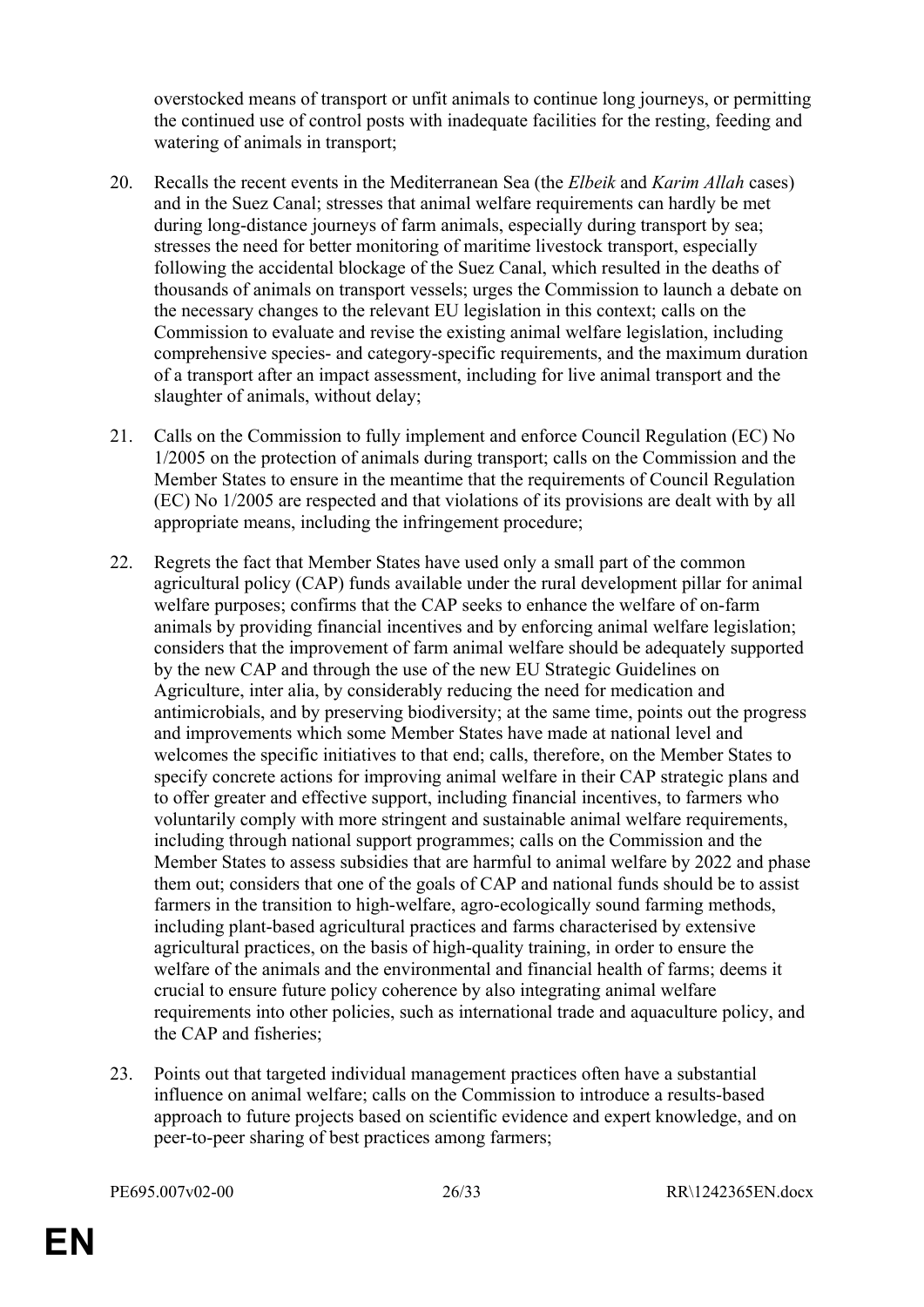- 24. Underlines the significance of the appropriate use of digitalisation; notes, however, that digitalisation tools cannot solve fundamental problems but should be a supplementary measure, given that they cannot replace qualified professionals;
- 25. Acknowledges the citizens' initiative 'End the Cage Age' and welcomes the announcement by the Commission to present a legislative proposal to prohibit cages as part of the revision of the animal welfare legislation, assessing a possible phasing-out by 2027 after a science-based impact assessment; calls on the Commission to adopt a species-by-species approach that takes into account and assesses the characteristics of each different animal, which should have housing systems suited to their specific needs, while safeguarding animal and human health; moreover, points to the need for adequate measures, including the use of CAP funds and national envelopes, to support farmers in the transition to cage-free, high animal welfare, ecological farming methods with highquality training provided in order to ensure the welfare of animals and environmental and financial health which will help to ensure a resilient and sustainable economy, while ensuring a fair level playing field; points out that farmers need adequate timeframes to improve their housing systems owing to the large investments that are often required; suggests that the Commission continue cooperating with the Member States in order to support the implementation and proper enforcement of legal provisions for the phase-out of all cages in EU animal farming;
- 26. Stresses the importance of regular exchanges with representatives of national and regional authorities, agricultural farmers' and stakeholder organisations, NGOs, citizens and experts concerning examples of good practice and needed improvements in the area of animal welfare; points out that, despite its low cost, knowledge transfer in this area is highly efficient and should therefore be put into practice more often; welcomes, in this regard, the Commission's renewal of the mandate of the Platform on Animal Welfare; takes the view that exchanges of good practices and knowledge transfer should be further strengthened and facilitated in order to help the parties involved to speed up and simplify their regular exchange process, as well as store and secure their flows of information; stresses the importance of holding such regular exchanges also with representatives of the non-EU countries which import animals from the Union;
- 27. Given the ethical dimension of animal welfare, considers it crucial that citizens are provided with clear, easily understandable and accessible information on the existing standards and on compliance with animal welfare rules; calls on the Commission and Member States to promote awareness and engage in dialogue with citizens on issues of animal welfare; underlines the need for Member States to strengthen public awareness and understanding of the importance of animal welfare in the context of advertising campaigns, school courses and agricultural training courses;
- 28. Stresses the importance of moving forward with the Commission proposal for an integrated nutrient management action plan in order to address nutrient pollution at source and increase the sustainability of the livestock sector, as outlined in the Farm to Fork Strategy;
- 29. Underlines the need to improve animal welfare and health in animal agriculture as part of the 'One Health' approach; points to the fact that in order to achieve this goal, improved animal husbandry practices are essential, as better animal welfare improves animal health, thereby reducing the need for medication and curbing the spread of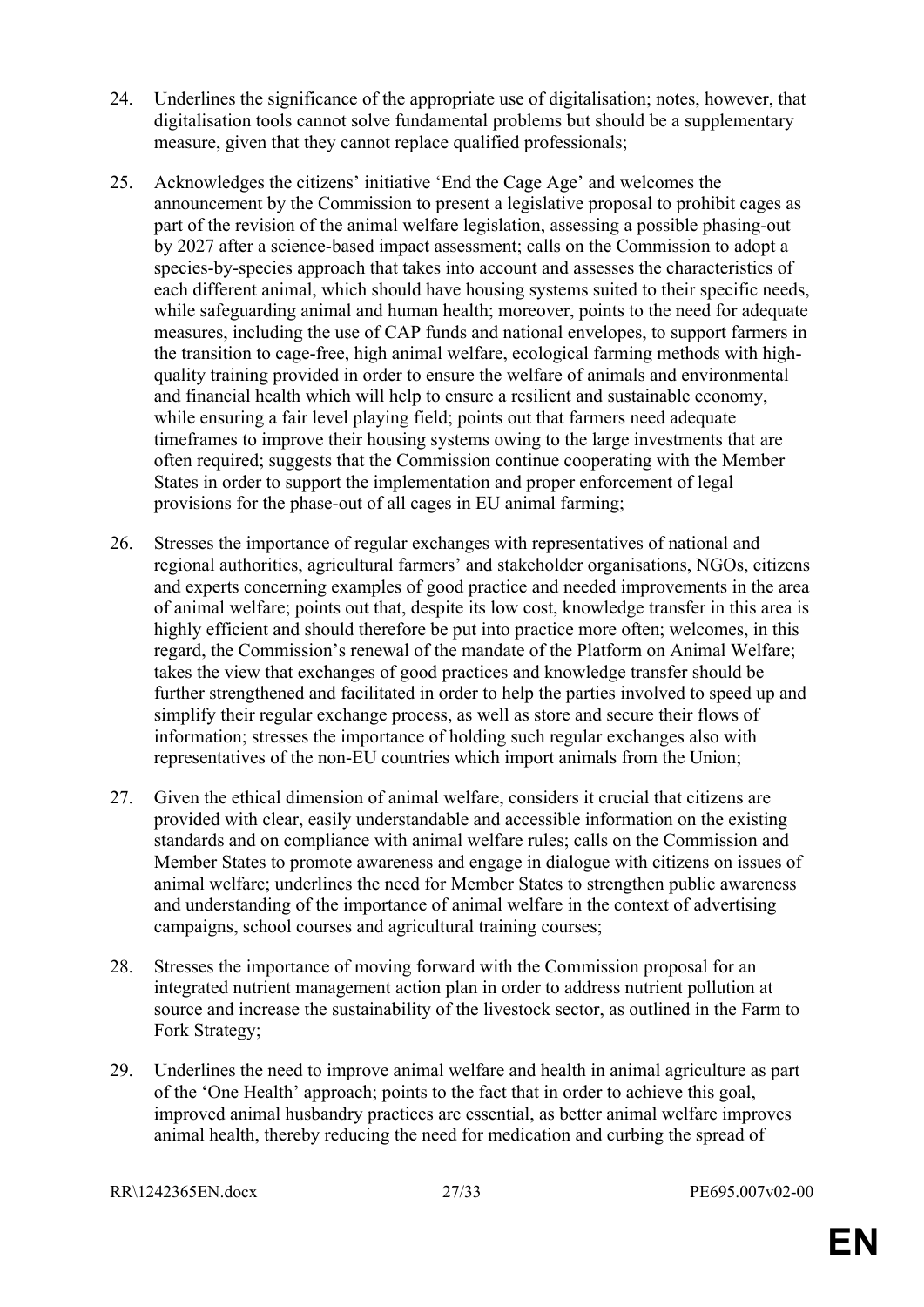zoonoses; calls on the Commission also to develop the' One Welfare' approach as part of the revision of the legislation on animal welfare;

- 30. Calls for veterinary and human medicine alike to ensure the responsible use of antimicrobials in order to achieve a significant reduction; points out that a positive correlation exists between improving animal welfare, such as through more sustainable practices, for example grassland-based, extensive livestock production, and reducing dependency on antimicrobials, since animals that are well cared for and appropriately housed are less prone to diseases and infections, and therefore require less veterinary antimicrobials; calls for the further promotion of activities that reduce the use of antimicrobials in the livestock sector, thereby mitigating the risk of antimicrobial resistance and contributing to animal welfare;
- 31. Calls on the Commission and the Member States to step up their checks monitoring for antibiotics and other banned chemical residues found in imports from non-EU countries, as part of the Commission's strategy to effectively address the unregulated use of antibiotics and pesticides used in animal, seafood and aquaculture production; calls for short, local and regional supply chains;
- 32. Notes that sustainable and more balanced diets, as well as a reduction in the use of pesticides, benefit public health, biodiversity and the environment;
- 33. Notes that, according to the Farm to Fork Strategy, most Europeans' diets are not in line with recommendations on healthy eating, and that a population-wide shift in consumption patterns is needed in order to encourage healthier foods, diets and lifestyles, including greater consumption of sustainably produced plants and plant-based foods, which will also benefit the environment, through better animal welfare, and help secure a more resilient economy; emphasises that EU-wide science-based recommendations for sustainable, healthy and more balanced diets, including clear objectives, taking into account the cultural and regional diversity of European foods and diets, as well as consumers' needs, would help and encourage consumers, and permeate Member States' own efforts to integrate sustainability components into national dietary advice;
- 34. Stresses that the market for animal products from cage-free, free range and organic systems, as well as the market for plant-based alternatives, is growing in the EU;
- 35. Welcomes the Council's commitments to promote the development of a single EU animal welfare label, based on harmonised and scientifically based species-specific animal protection indicators; acknowledges the importance of the Commission's external study on animal welfare labelling; calls on the Commission to proceed with the relevant preparations with a view to submitting a proposal without delay, subsequent to an impact assessment covering all levels of sustainability and the cost of non-action; takes the view that this label should provide consumers with objective and scientific information on the quality of all stages of the animal's life, including birth, transport and methods of slaughter; proposes that such a label be developed in synergy with the updated minimum criteria when revising the animal welfare legislation; considers that the EU animal welfare label should be made mandatory; considers that this label would increase transparency, create a level playing field and increase consumer awareness, while encouraging improvements in animal welfare; points out, however, that labels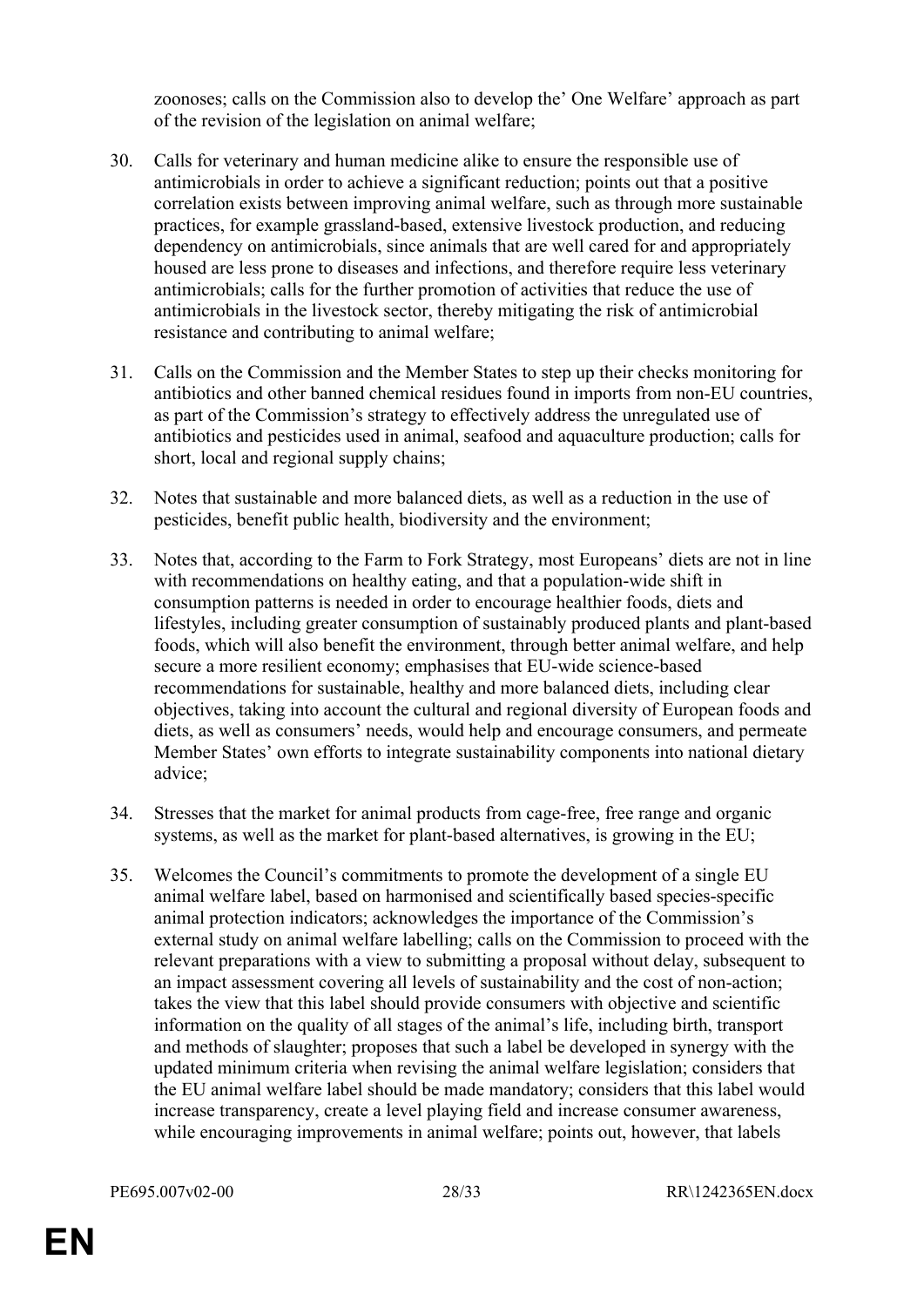cannot guarantee high animal welfare and can only be considered complementary or transitional measures;

- 36. Considers it crucial that future policy coherence be ensured, also by integrating animal welfare requirements into international trade policy in order to, inter alia, support the efforts being made by European farmers and to prevent unfair competition from imported products which do not comply with the minimum animal welfare guarantees; underlines that, in addition to ensuring high animal welfare within the European Union, the EU's foreign and trade policy should also promote animal welfare in the relevant international bodies, and in bilateral and multilateral agreements;
- 37. Calls on the Commission, in its bilateral trade negotiations with non-EU countries, to ensure compliance with the EU's animal welfare rules and defend sustainable development, within the framework of the World Trade Organization's General Agreement on Tariffs and Trade 1994 and in particular, Article XX thereof, which lays down exceptions for measures connected to the conservation of exhaustible natural resources, and Article XX(a) thereof, which includes animal welfare under 'reasons of public morality'; calls on the Commission to promote similar measures in existing EU trade and investment agreements in order to ensure that imported animal, fish and aquaculture products have been produced in line with the EU's environmental, social, food safety and animal welfare standards in order to ensure a fair and level playing field for EU producers;
- 38. Recommends that EU trade agreements should only grant trade preferences for animalbased products on condition that they respect all relevant EU animal welfare standards, including standards currently not applied to imported products ('conditional liberalisation'); stresses the need to allow imports from non-EU countries which comply with the same animal welfare standards as those applicable in the EU; recommends that trade agreements allocate sufficient resources to the implementation of provisions on animal welfare cooperation and include an article on 'Sustainable Agriculture, Seafood and Aquaculture' in the 'Trade and Sustainable Development' chapters; calls further on the Commission to ensure that all trade agreements are fully compatible with the European Green Deal, the Paris Agreement, the EU's biodiversity commitments and the SDGs, and that, in the event of non-compliance, binding and enforceable sanctions should apply.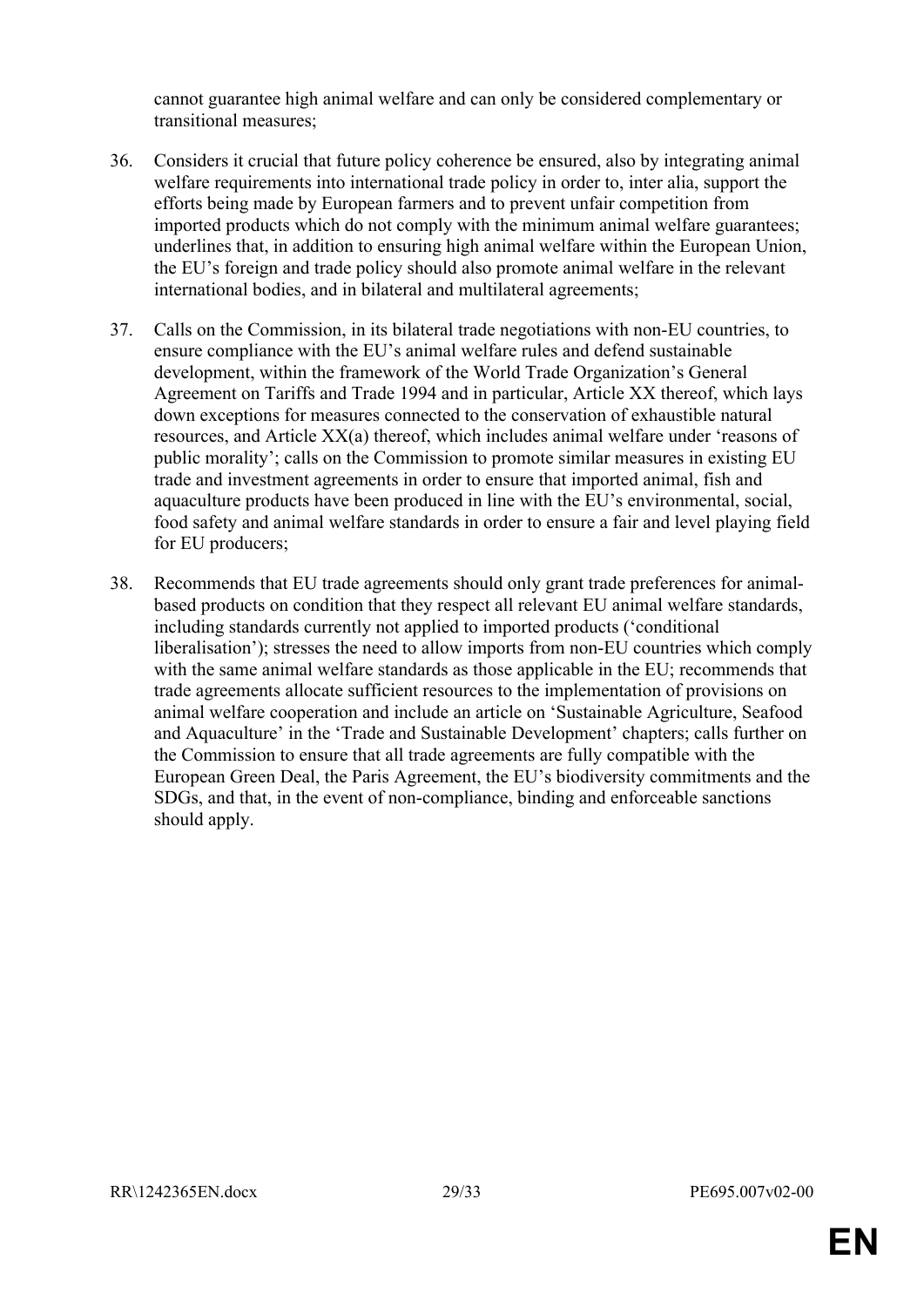# **INFORMATION ON ADOPTION IN COMMITTEE ASKED FOR OPINION**

| Date adopted                           | 12.10.2021                                                                                                                                                                                                                                                                                                                                                                                                                                                                                                                                                                                                                                                                                                                                                                                                                                                                                                                                                                                                                                                                                                                                                                                                                                                                       |
|----------------------------------------|----------------------------------------------------------------------------------------------------------------------------------------------------------------------------------------------------------------------------------------------------------------------------------------------------------------------------------------------------------------------------------------------------------------------------------------------------------------------------------------------------------------------------------------------------------------------------------------------------------------------------------------------------------------------------------------------------------------------------------------------------------------------------------------------------------------------------------------------------------------------------------------------------------------------------------------------------------------------------------------------------------------------------------------------------------------------------------------------------------------------------------------------------------------------------------------------------------------------------------------------------------------------------------|
| <b>Result of final vote</b>            | 62<br>$+$ :<br>$-$ :<br>0:<br>14                                                                                                                                                                                                                                                                                                                                                                                                                                                                                                                                                                                                                                                                                                                                                                                                                                                                                                                                                                                                                                                                                                                                                                                                                                                 |
| Members present for the final vote     | Nikos Androulakis, Bartosz Arłukowicz, Margrete Auken, Simona<br>Baldassarre, Marek Paweł Balt, Traian Băsescu, Aurélia Beigneux,<br>Monika Beňová, Sergio Berlato, Alexander Bernhuber, Simona Bonafè,<br>Pascal Canfin, Sara Cerdas, Mohammed Chahim, Tudor Ciuhodaru,<br>Nathalie Colin-Oesterlé, Esther de Lange, Christian Doleschal, Bas<br>Eickhout, Cyrus Engerer, Agnès Evren, Pietro Fiocchi, Catherine<br>Griset, Jytte Guteland, Teuvo Hakkarainen, Anja Hazekamp, Martin<br>Hojsík, Pär Holmgren, Jan Huitema, Yannick Jadot, Adam Jarubas,<br>Petros Kokkalis, Athanasios Konstantinou, Ewa Kopacz, Peter Liese,<br>Sylvia Limmer, Javi López, César Luena, Fulvio Martusciello, Liudas<br>Mažylis, Joëlle Mélin, Tilly Metz, Giuseppe Milazzo, Silvia Modig,<br>Dolors Montserrat, Alessandra Moretti, Ville Niinistö, Ljudmila Novak,<br>Grace O'Sullivan, Jutta Paulus, Stanislav Polčák, Jessica Polfjärd, Luisa<br>Regimenti, Frédérique Ries, María Soraya Rodríguez Ramos, Sándor<br>Rónai, Rob Rooken, Silvia Sardone, Christine Schneider, Günther Sidl,<br>Linea Søgaard-Lidell, Nicolae Ștefănuță, Nils Torvalds, Edina Tóth,<br>Véronique Trillet-Lenoir, Petar Vitanov, Alexandr Vondra, Pernille<br>Weiss, Emma Wiesner, Tiemo Wölken, Anna Zalewska |
| Substitutes present for the final vote | Kateřina Konečná, Danilo Oscar Lancini, Dace Melbārde, João Pimenta<br>Lopes, Manuela Ripa, Susana Solís Pérez, Róża Thun und Hohenstein                                                                                                                                                                                                                                                                                                                                                                                                                                                                                                                                                                                                                                                                                                                                                                                                                                                                                                                                                                                                                                                                                                                                         |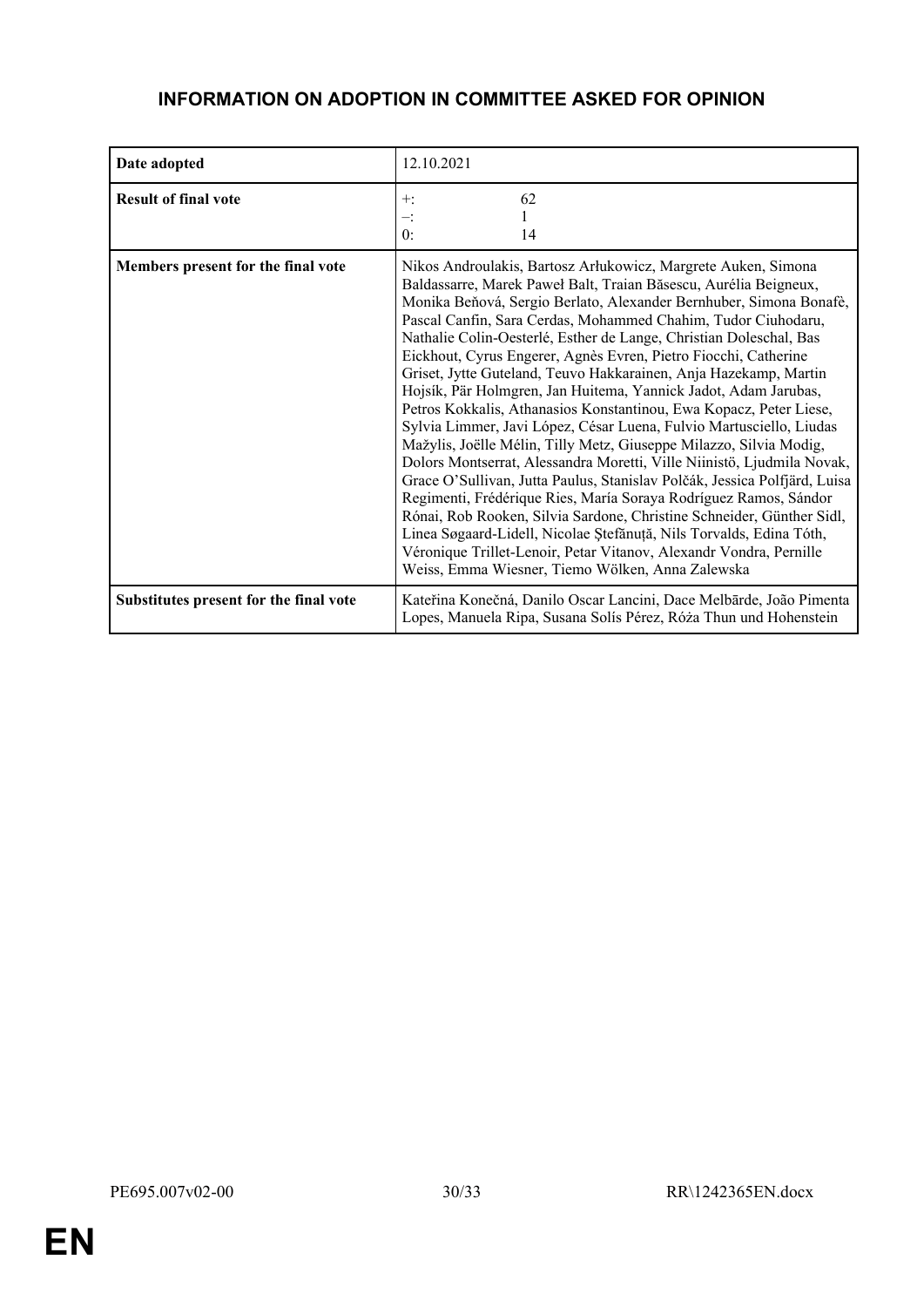# **FINAL VOTE BY ROLL CALL IN COMMITTEE ASKED FOR OPINION**

| 62         | ÷                                                                                                                                                                                                                                                                                                                                                                                  |
|------------|------------------------------------------------------------------------------------------------------------------------------------------------------------------------------------------------------------------------------------------------------------------------------------------------------------------------------------------------------------------------------------|
| ID         | Sylvia Limmer                                                                                                                                                                                                                                                                                                                                                                      |
| NI         | Athanasios Konstantinou                                                                                                                                                                                                                                                                                                                                                            |
| <b>PPE</b> | Bartosz Arłukowicz, Traian Băsescu, Alexander Bernhuber, Nathalie Colin-Oesterlé,<br>Christian Doleschal, Agnès Evren, Adam Jarubas, Ewa Kopacz, Esther de Lange, Peter<br>Liese, Fulvio Martusciello, Liudas Mažylis, Dolors Montserrat, Ljudmila Novak,<br>Stanislav Polčák, Jessica Polfjärd, Luisa Regimenti, Christine Schneider, Róża Thun<br>und Hohenstein, Pernille Weiss |
| Renew      | Pascal Canfin, Martin Hojsík, Jan Huitema, Frédérique Ries, María Soraya Rodríguez<br>Ramos, Susana Solís Pérez, Nicolae Ștefănuță, Linea Søgaard-Lidell, Nils Torvalds,<br>Véronique Trillet-Lenoir, Emma Wiesner                                                                                                                                                                 |
| S&D        | Nikos Androulakis, Marek Paweł Balt, Monika Beňová, Simona Bonafè, Sara Cerdas,<br>Mohammed Chahim, Tudor Ciuhodaru, Cyrus Engerer, Jytte Guteland, Javi López,<br>César Luena, Alessandra Moretti, Günther Sidl, Petar Vitanov, Tiemo Wölken                                                                                                                                      |
| The Left   | Anja Hazekamp, Petros Kokkalis, Kateřina Konečná, Silvia Modig, João Pimenta Lopes                                                                                                                                                                                                                                                                                                 |
| Verts/ALE  | Margrete Auken, Bas Eickhout, Pär Holmgren, Yannick Jadot, Tilly Metz, Ville<br>Niinistö, Grace O'Sullivan, Jutta Paulus, Manuela Ripa                                                                                                                                                                                                                                             |

|            | $\blacksquare$ |
|------------|----------------|
| <b>ECR</b> | Sergio Berlato |

| 14         |                                                                                                                                  |
|------------|----------------------------------------------------------------------------------------------------------------------------------|
| <b>ECR</b> | Pietro Fiocchi, Dace Melbārde, Giuseppe Milazzo, Rob Rooken, Alexandr Vondra,<br>Anna Zalewska                                   |
| ID         | Simona Baldassarre, Aurélia Beigneux, Catherine Griset, Teuvo Hakkarainen, Danilo<br>Oscar Lancini, Joëlle Mélin, Silvia Sardone |
| NI         | Edina Tóth                                                                                                                       |

Key to symbols:

- + : in favour
- : against
- 0 : abstention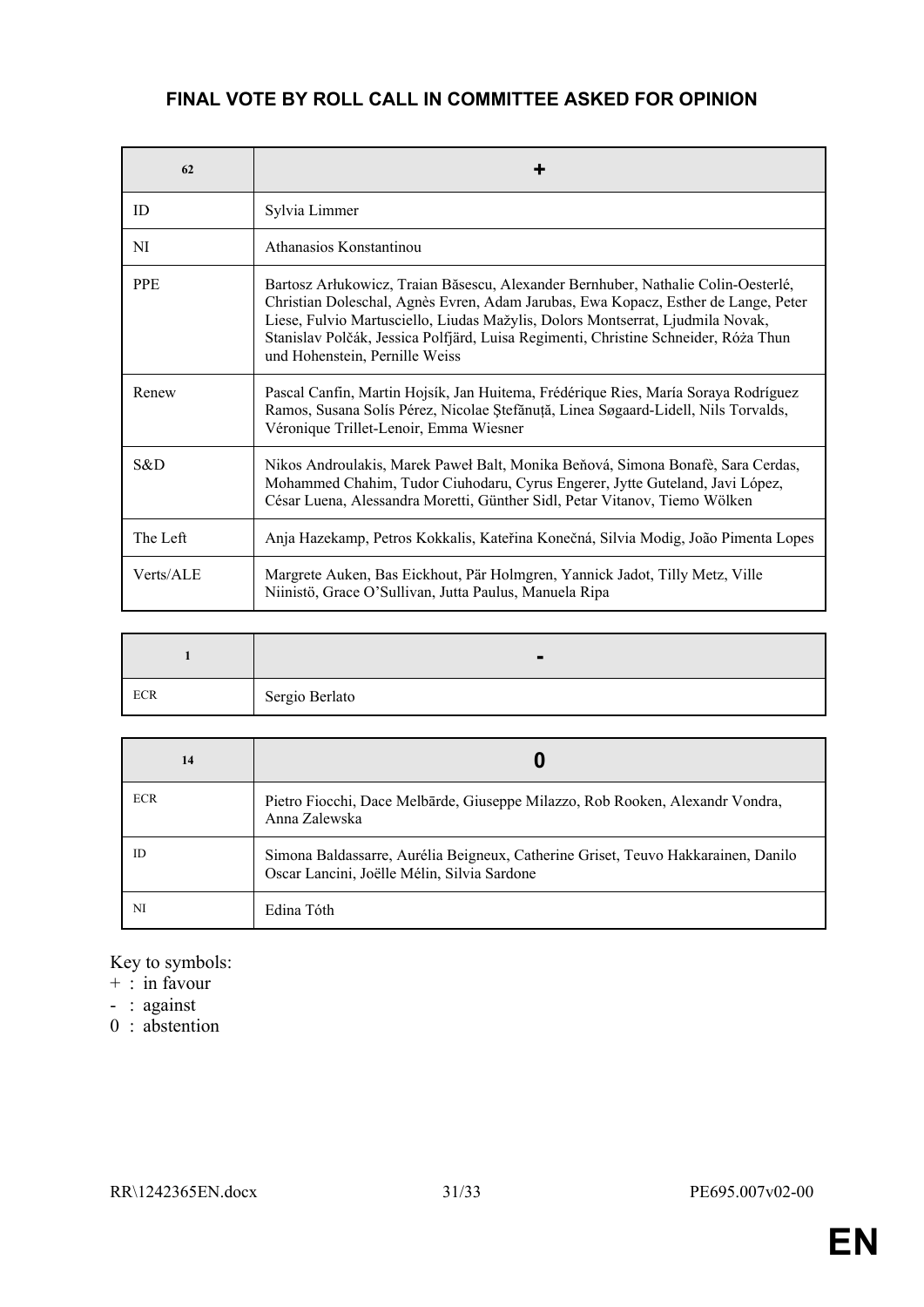# <span id="page-31-0"></span>**INFORMATION ON ADOPTION IN COMMITTEE RESPONSIBLE**

| Date adopted                           | 26.10.2021                                                                                                                                                                                                                                                                                                                                                                                                                                                                                                                                                                                                                                                                                                                                                                                              |
|----------------------------------------|---------------------------------------------------------------------------------------------------------------------------------------------------------------------------------------------------------------------------------------------------------------------------------------------------------------------------------------------------------------------------------------------------------------------------------------------------------------------------------------------------------------------------------------------------------------------------------------------------------------------------------------------------------------------------------------------------------------------------------------------------------------------------------------------------------|
| <b>Result of final vote</b>            | 36<br>$+:$<br>5<br>0:                                                                                                                                                                                                                                                                                                                                                                                                                                                                                                                                                                                                                                                                                                                                                                                   |
| Members present for the final vote     | Mazaly Aguilar, Clara Aguilera, Álvaro Amaro, Eric Andrieu, Carmen<br>Avram, Adrian-Dragos Benea, Benoît Biteau, Mara Bizzotto, Daniel<br>Buda, Isabel Carvalhais, Asger Christensen, Angelo Ciocca, Ivan<br>David, Paolo De Castro, Jérémy Decerle, Salvatore De Meo, Herbert<br>Dorfmann, Dino Giarrusso, Francisco Guerreiro, Martin Häusling,<br>Martin Hlaváček, Krzysztof Jurgiel, Jarosław Kalinowski, Elsi<br>Katainen, Gilles Lebreton, Norbert Lins, Chris MacManus, Colm<br>Markey, Alin Mituța, Marlene Mortler, Maria Noichl, Juozas Olekas,<br>Pina Picierno, Maxette Pirbakas, Eugenia Rodríguez Palop, Bronis<br>Ropė, Bert-Jan Ruissen, Anne Sander, Petri Sarvamaa, Simone<br>Schmiedtbauer, Annie Schreijer-Pierik, Veronika Vrecionová, Sarah<br>Wiener, Juan Ignacio Zoido Álvarez |
| Substitutes present for the final vote | Giuseppe Ferrandino, Charles Goerens, Anja Hazekamp, Hilde<br>Vautmans                                                                                                                                                                                                                                                                                                                                                                                                                                                                                                                                                                                                                                                                                                                                  |